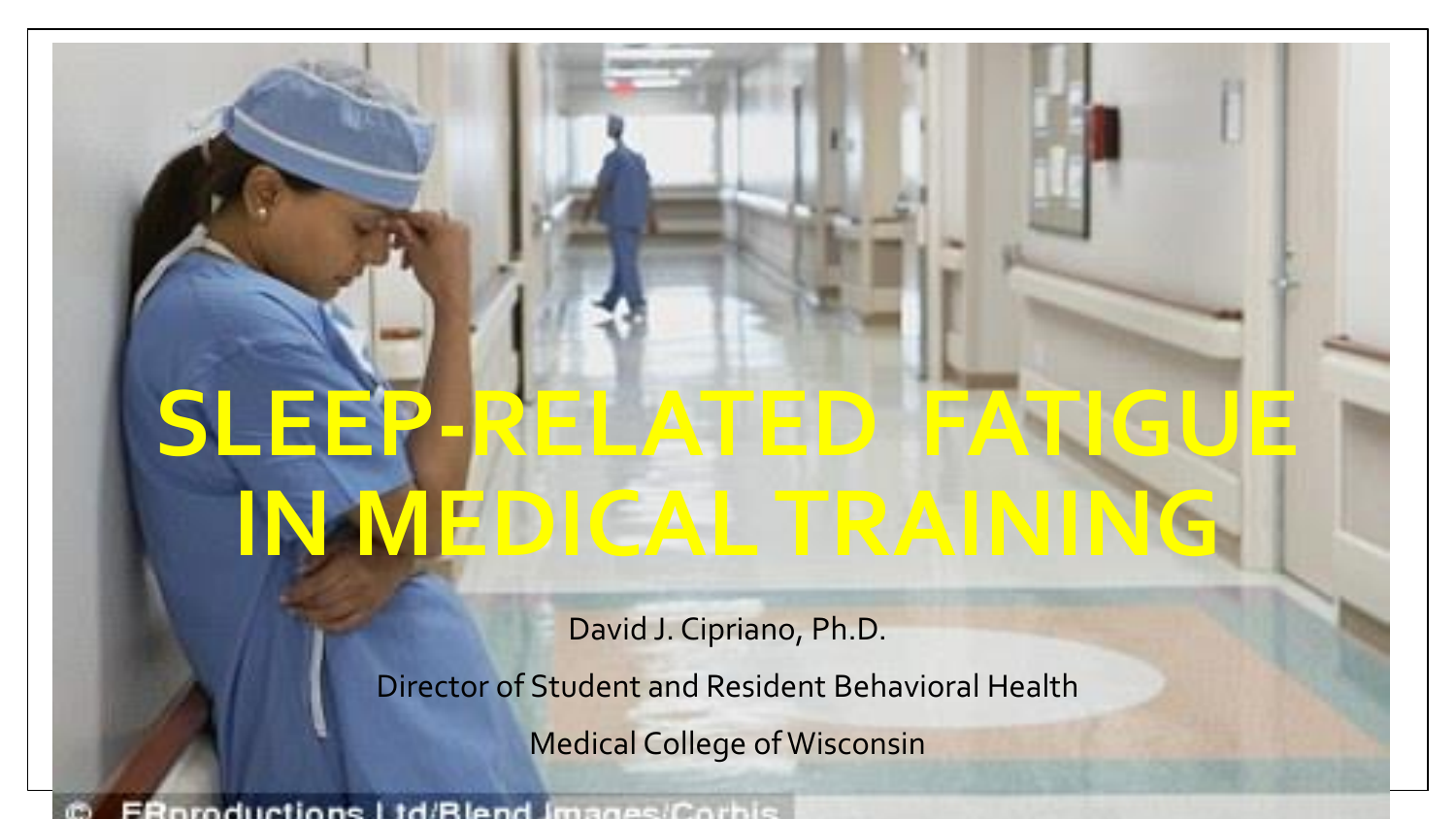## Learning Objectives

•Increase awareness of signs of fatigue •Understand the impact of fatigue on performance •List fatigue mitigation strategies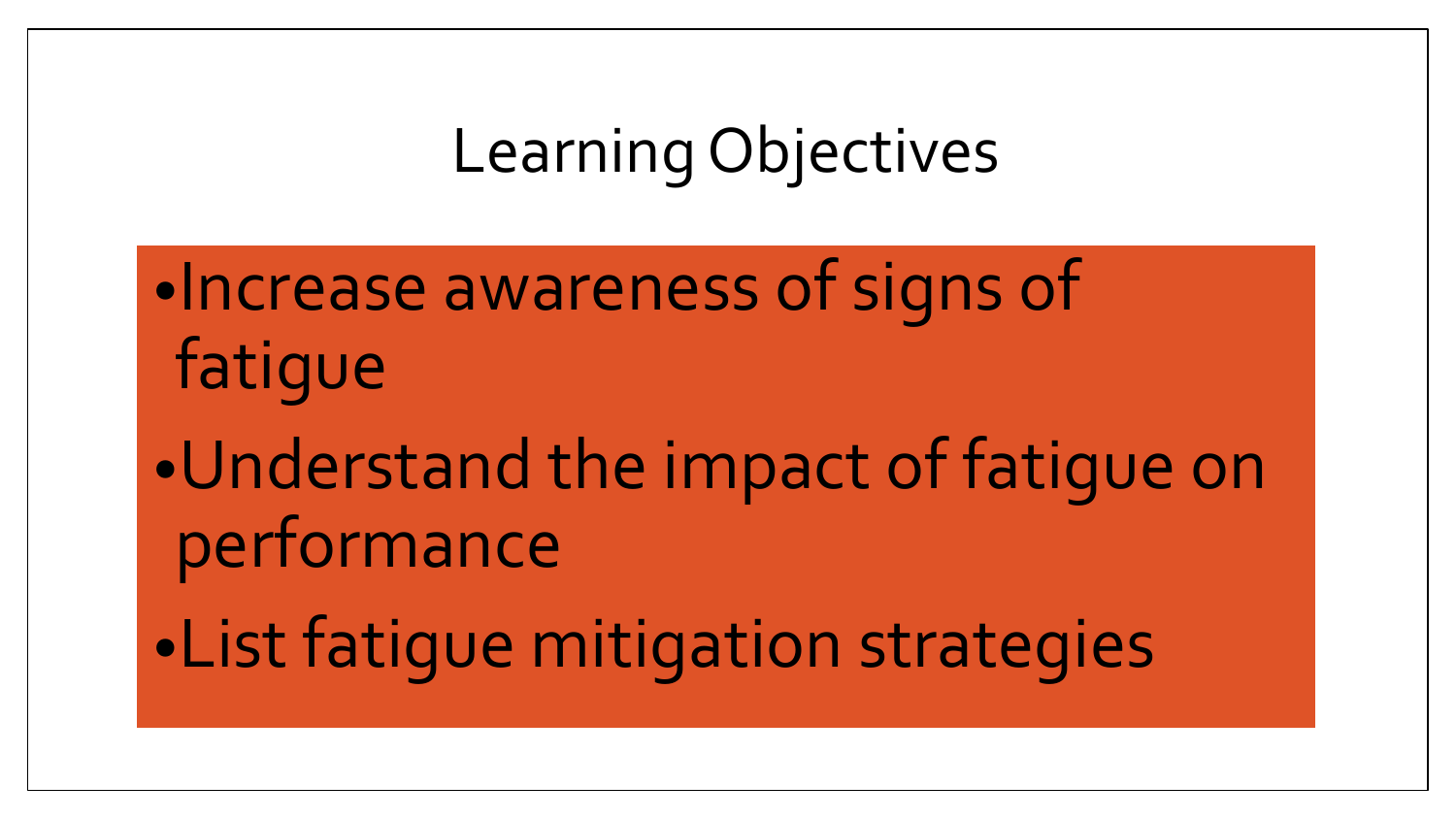## Effects of Sleep Loss

- Impairment in mood, cognitive performance and motor skills are noted as one approaches 30 hours of wakefulness.
- After 10 hours of wakefulness, hourly declines in psychomotor performance are seen.
- By 17 hours of wakefulness, psychomotor performance is equivalent to that seen in alcohol intoxication.
- Tasks that require sustained vigilance are most vulnerable to sleep loss. Accuracy can be maintained, but at the expense of efficiency.

Olson, Drage & Auger (2009). CHEST, 136(5).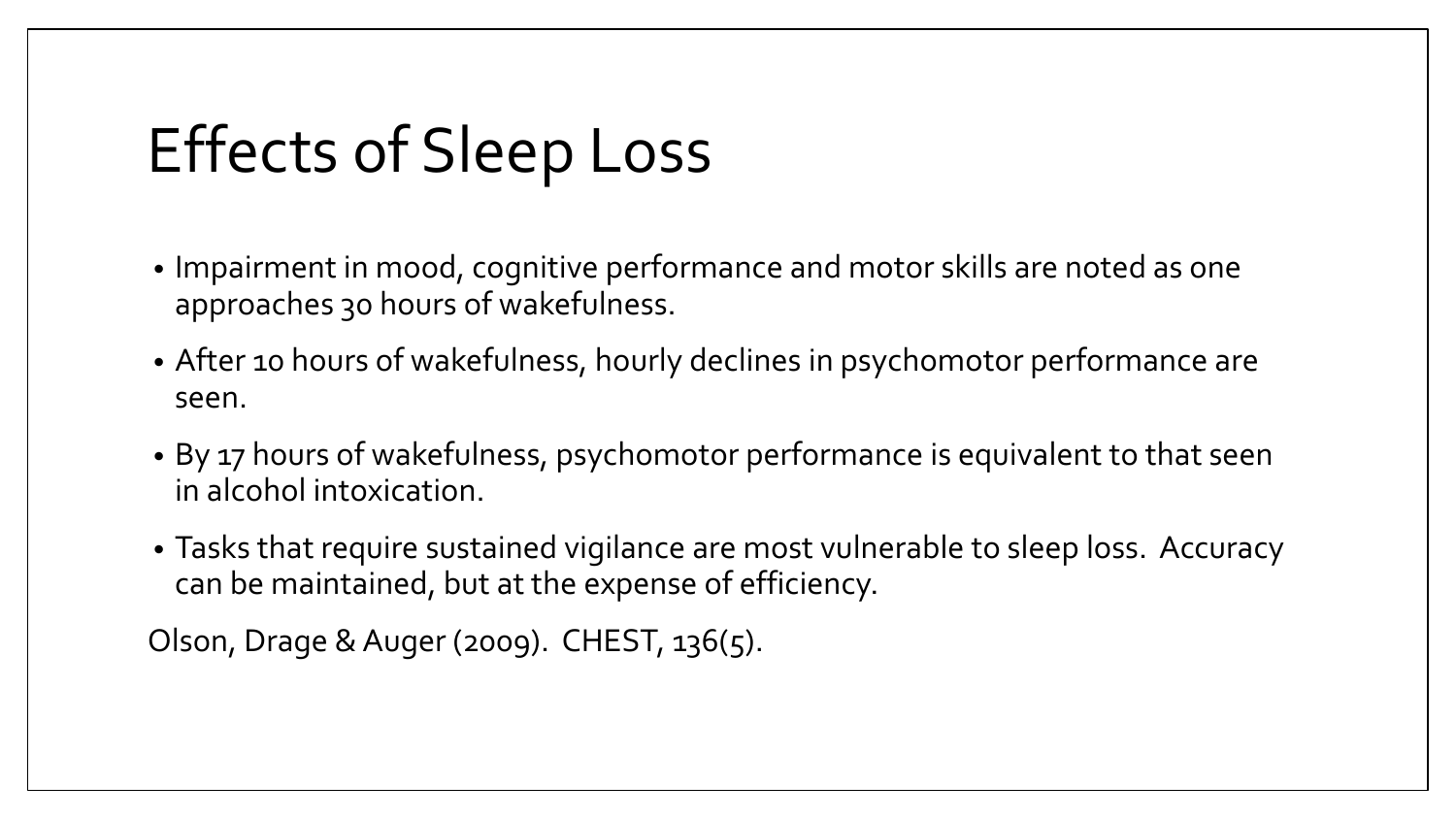## Effects of Sleep Loss

- •Medical errors
- •Increased risk of sharps injuries
- •Less participation in educational activities

Durning et al. (2015), Military Medicine, 180(4): 129-135.

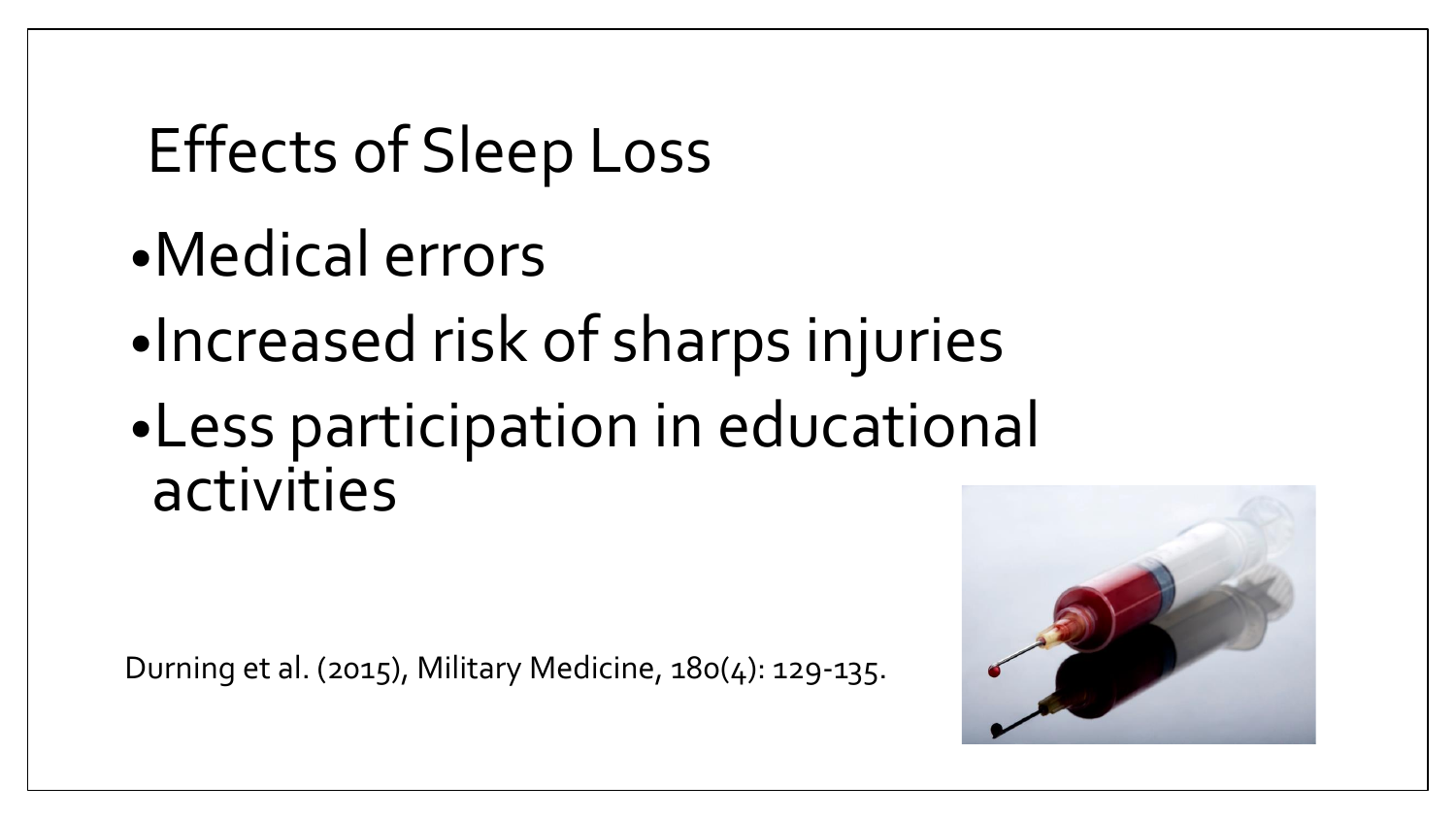## Effects of Sleep Loss

- •Day-time somnolence
- •Falling asleep while driving



•The effects are dose-dependent: percentage of medical errors goes up as the number of extended-duration shifts increases.

Rosenbluth & Landrigan (2012). Ped Clin No Amer, 59(6): 1317-1328.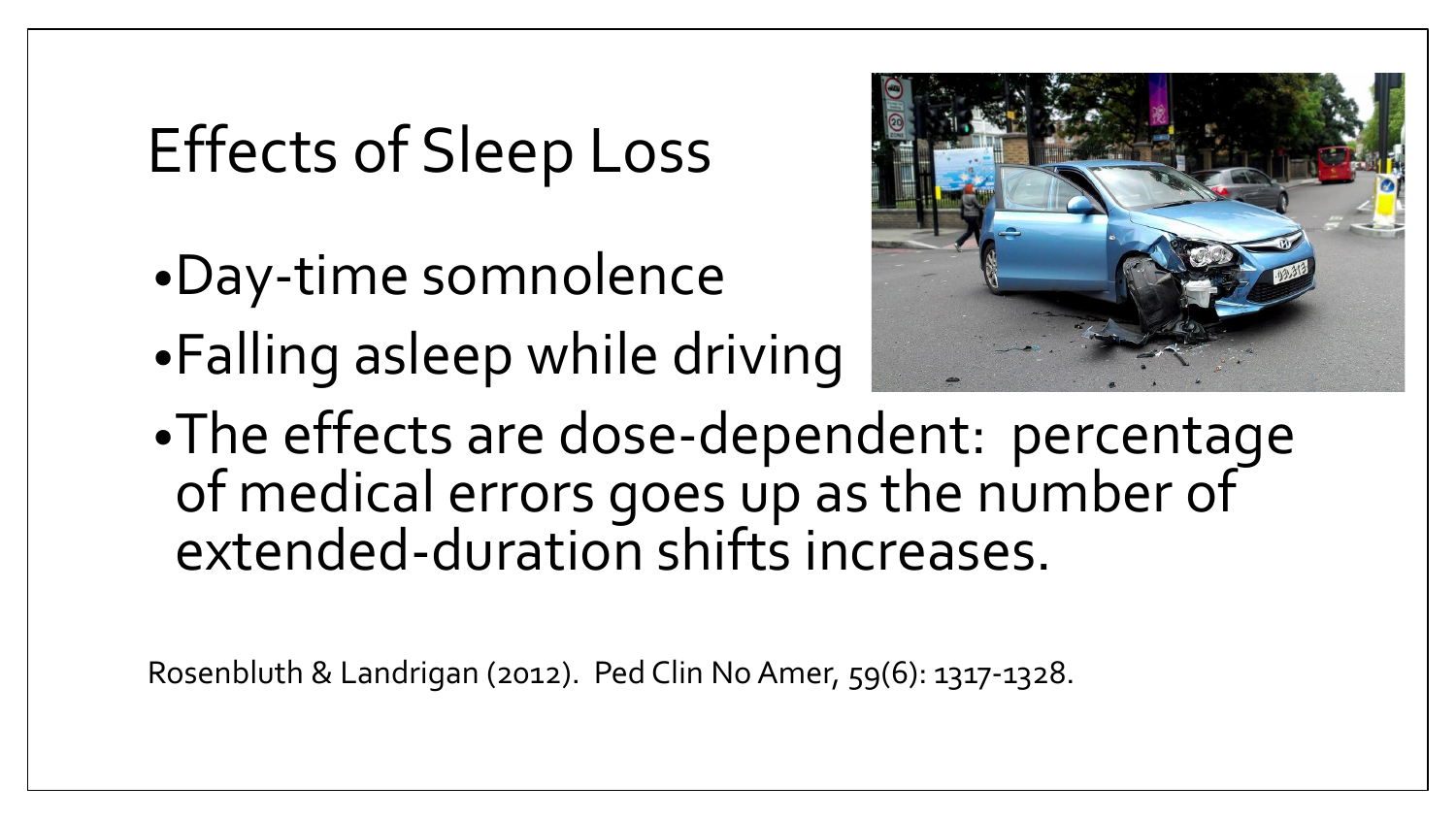In addition, there are dose-dependent changes in:

•Attention lapses

•Depressed mood

•Reduced Cognitive Performance

Olson, Drage & Auger (2009) CHEST, 136(5)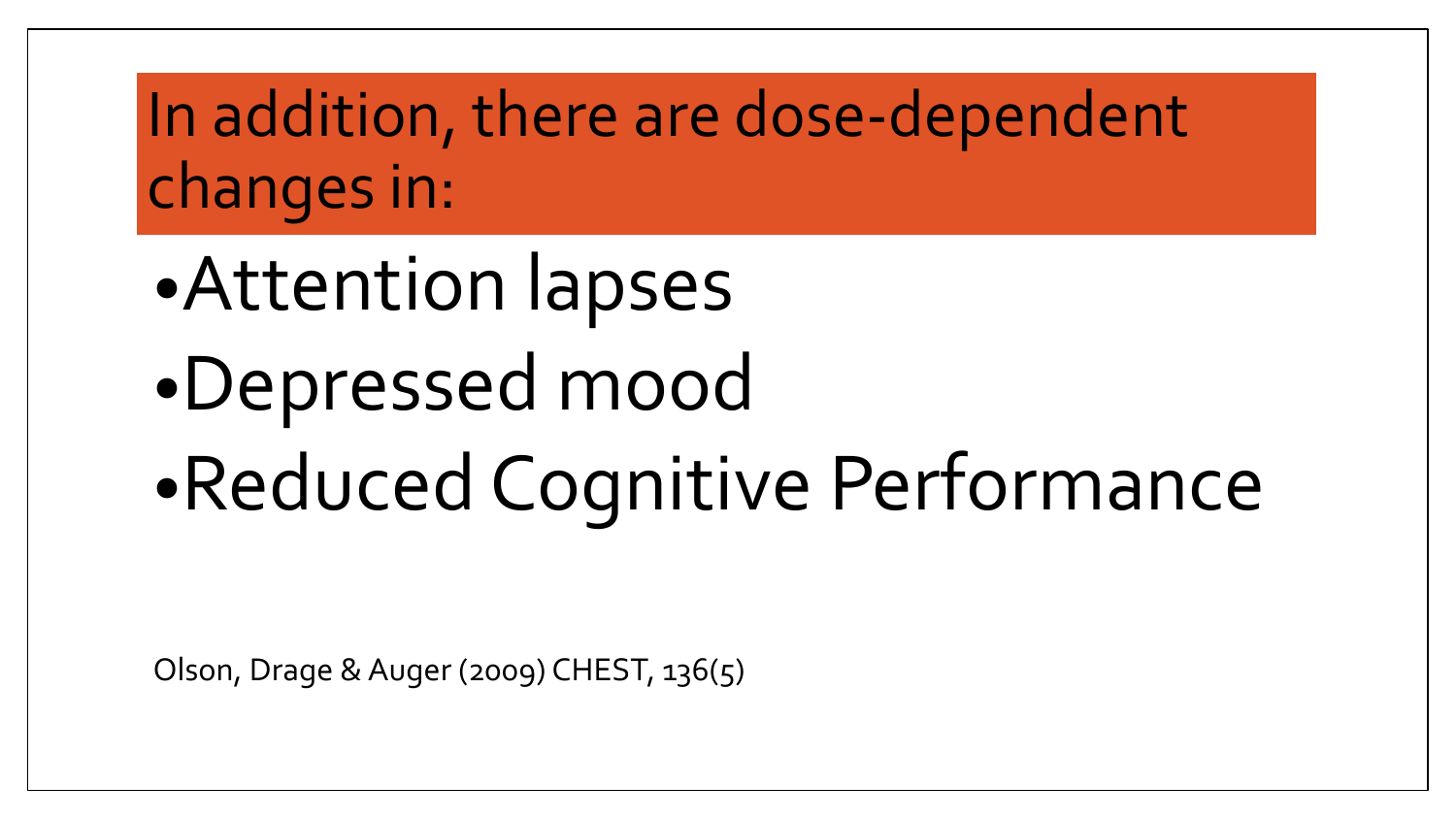## Neuropsychological Effects of Sleep Loss

- •Impaired episodic memory encoding
- •Decision making
- •Divergent thinking
- •fMRI shows decreased activation in prefrontal cortex.

Durning et al. (2015). Military Medicine, 180(4): 129-135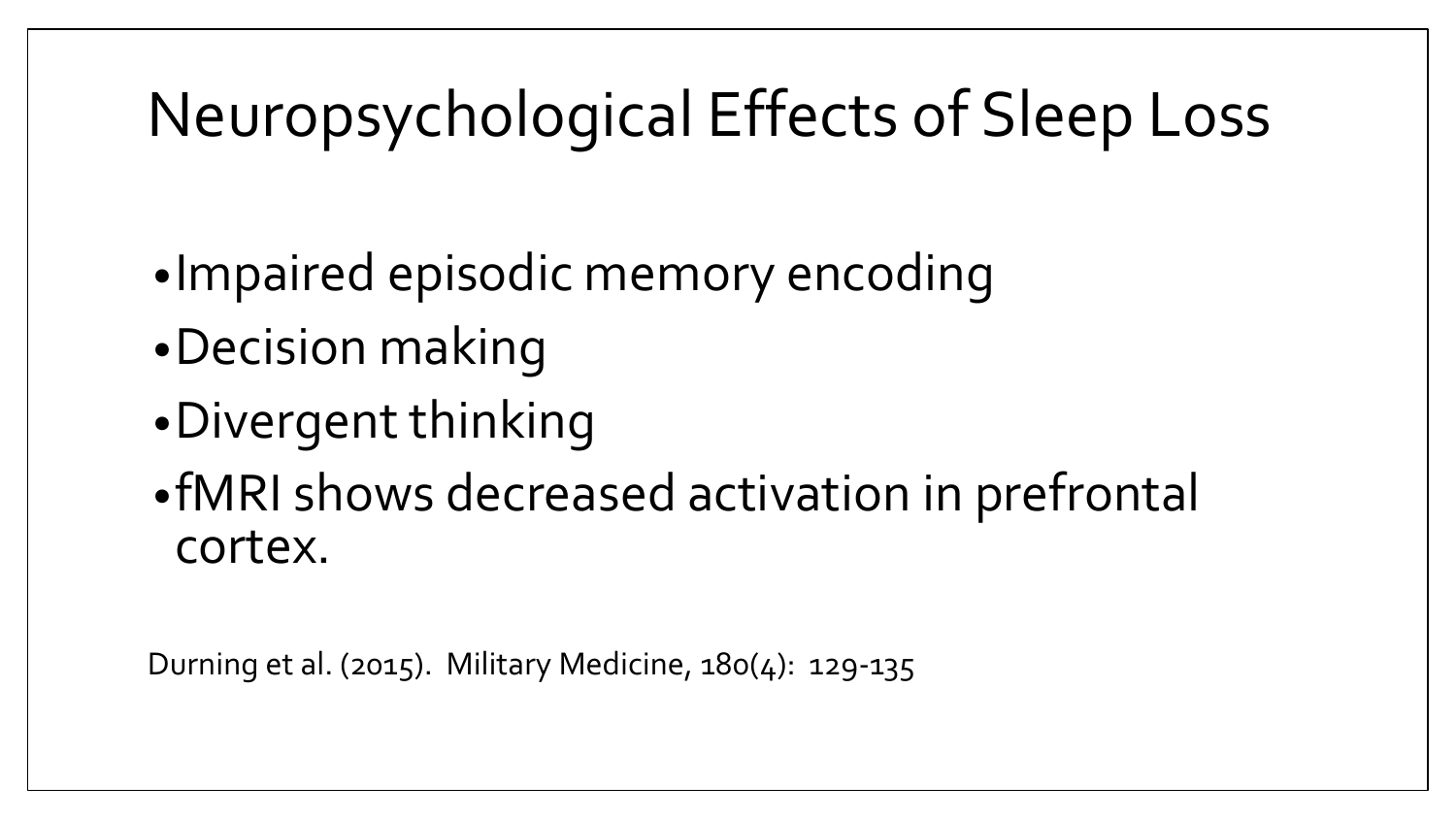#### Complex vs. Simple Tasks

- •Degradations in performance are seen in both and are dose-dependent.
- •Impact of sleep deprivation on complex tasks is less severe than on simple tasks.

Wickens et al. (2015). Human Factors, 57(6): 930-946.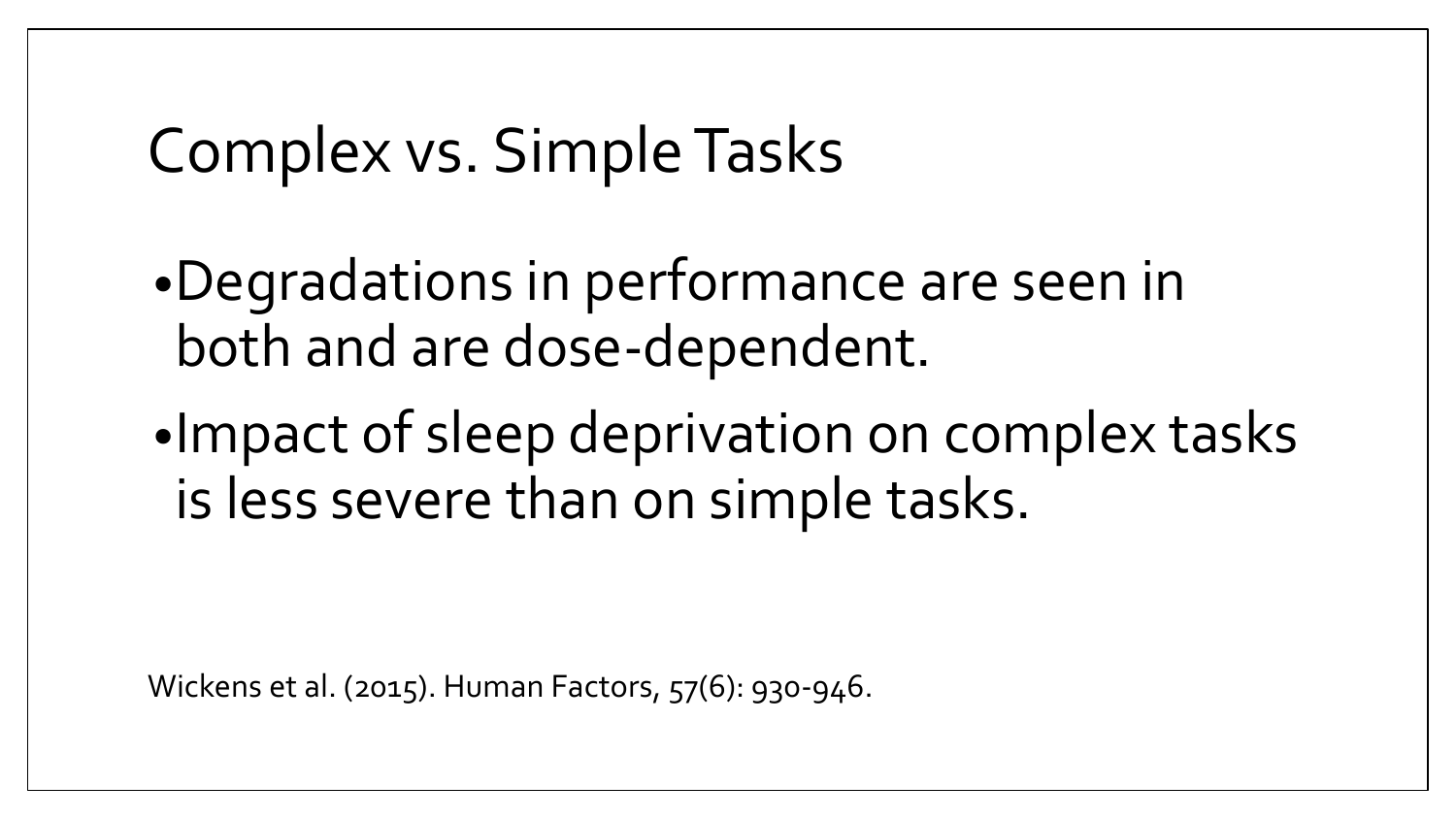#### Disruption by circadian phase

Research suggests that the effects of sleep deprivation are greater when measured during circadian night than during day.

Wickens et al. (2015). Human Factors, 57(6): 930-946.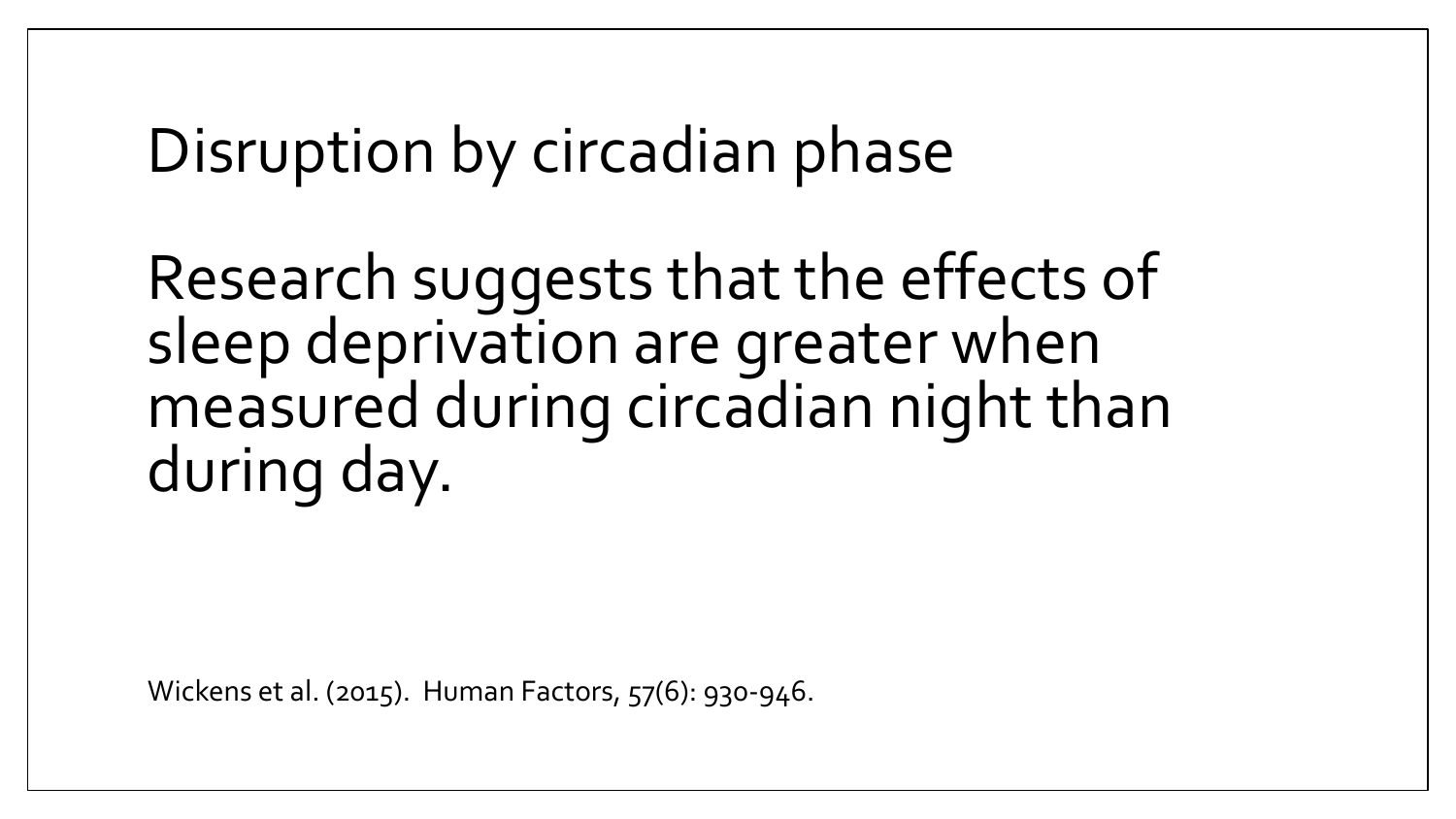#### Effects on Health

- Cardiovascular Health increased risk for less than 6 hours of sleep/night
- Metabolic Health mixed results for metabolic syndrome and obesity
- Mental Health sleep duration is associated with depression and distress, but the direction of the relationship is not clear
- Immunologic Health some studies have found increased risk of susceptibility to infection, but overall not enough data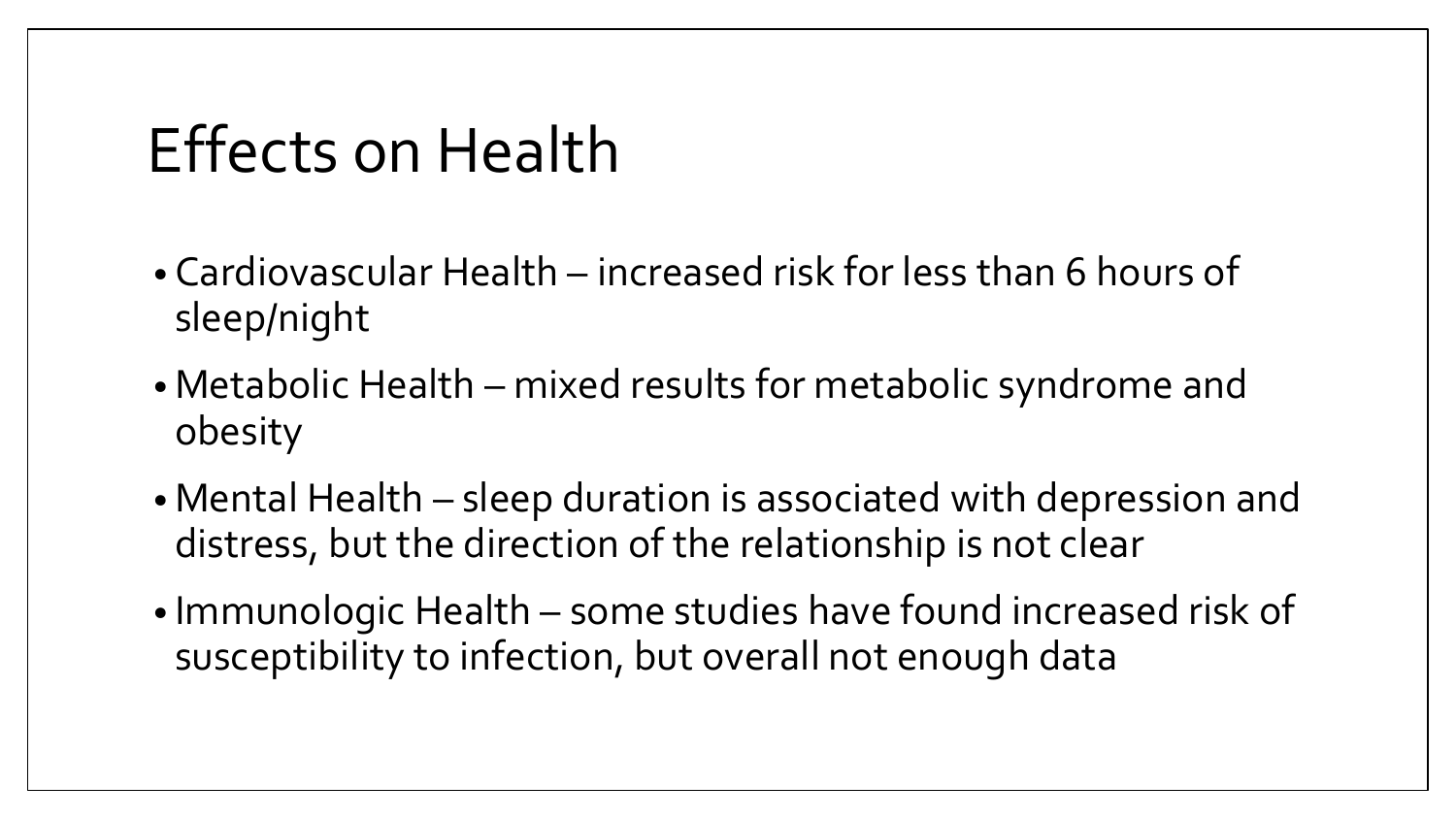#### Effects on Health

- Human Performance deficits in attention, processing speed and working memory. Some evidence that extra sleep prophylactically is beneficial.
- Cancer strongest support for increased risk of breast cancer. Less clear for colorectal cancer, general cancer and ovarian cancer
- Pain sleep durations of 7-9 hours were associated with less pain

Watson et al. (2015). Joint Consensus Statement of the American Academy of Sleep Medicine… Sleep, 38(8): 1161-1174.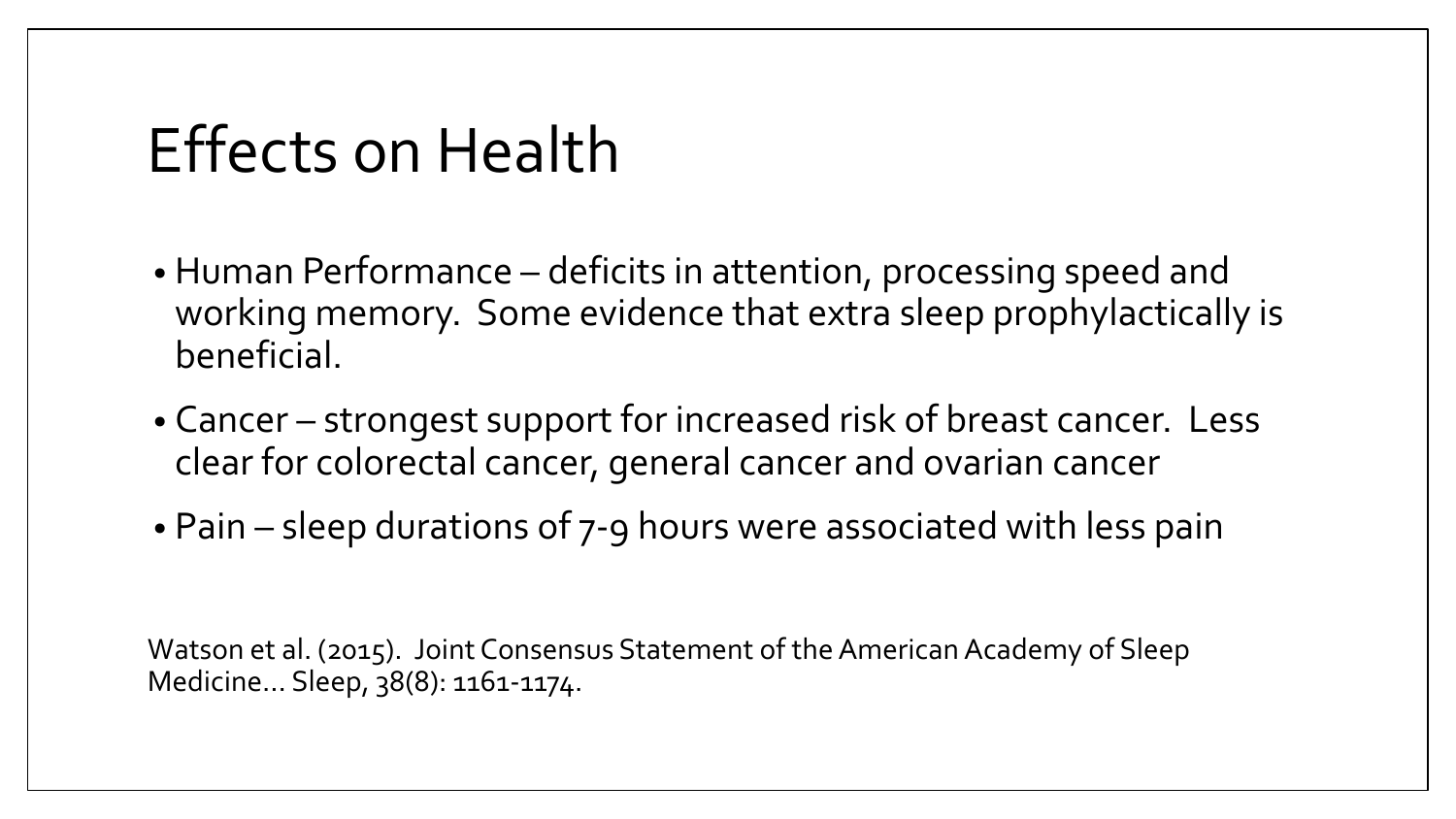#### Other effects

•On the tail end of a long-call shift, residents reported less empathy toward their patients, which seems to have led to less patient-centered communication.

Passalacqua & Segrin (2012). Health Communication, 27(5).

•Sleep-deprived pediatric residents were less patient – centered in their communication

Philibert et al. (2013). Annu. Rev. Med., 64: 467-83.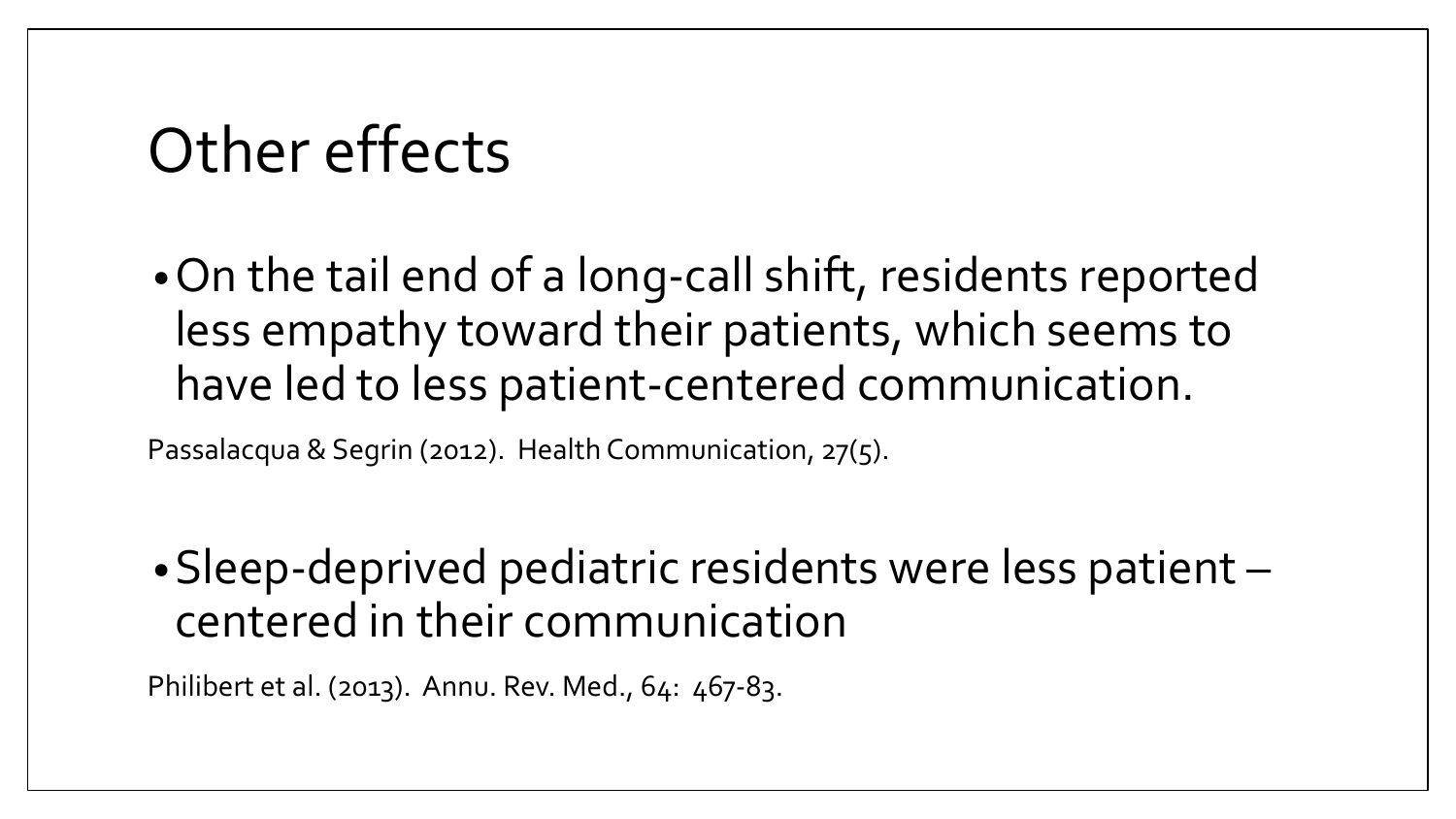## Sleep Loss and Mood

Sleep loss co-occurs frequently with mood disorders.

Sleep loss disrupts emotion regulation:

- Hyper-reaction in the amygdala to negative emotional stimuli has been observed with sleep loss.
- Decreased functional connectivity with the prefrontal cortex also observed in sleep deprivation.
- Thus, hyper-limbic reactivity combined with failure of top-down inhibition by the frontal lobe can lead to irritability and affective instability.

van der Helm & Walker (2009)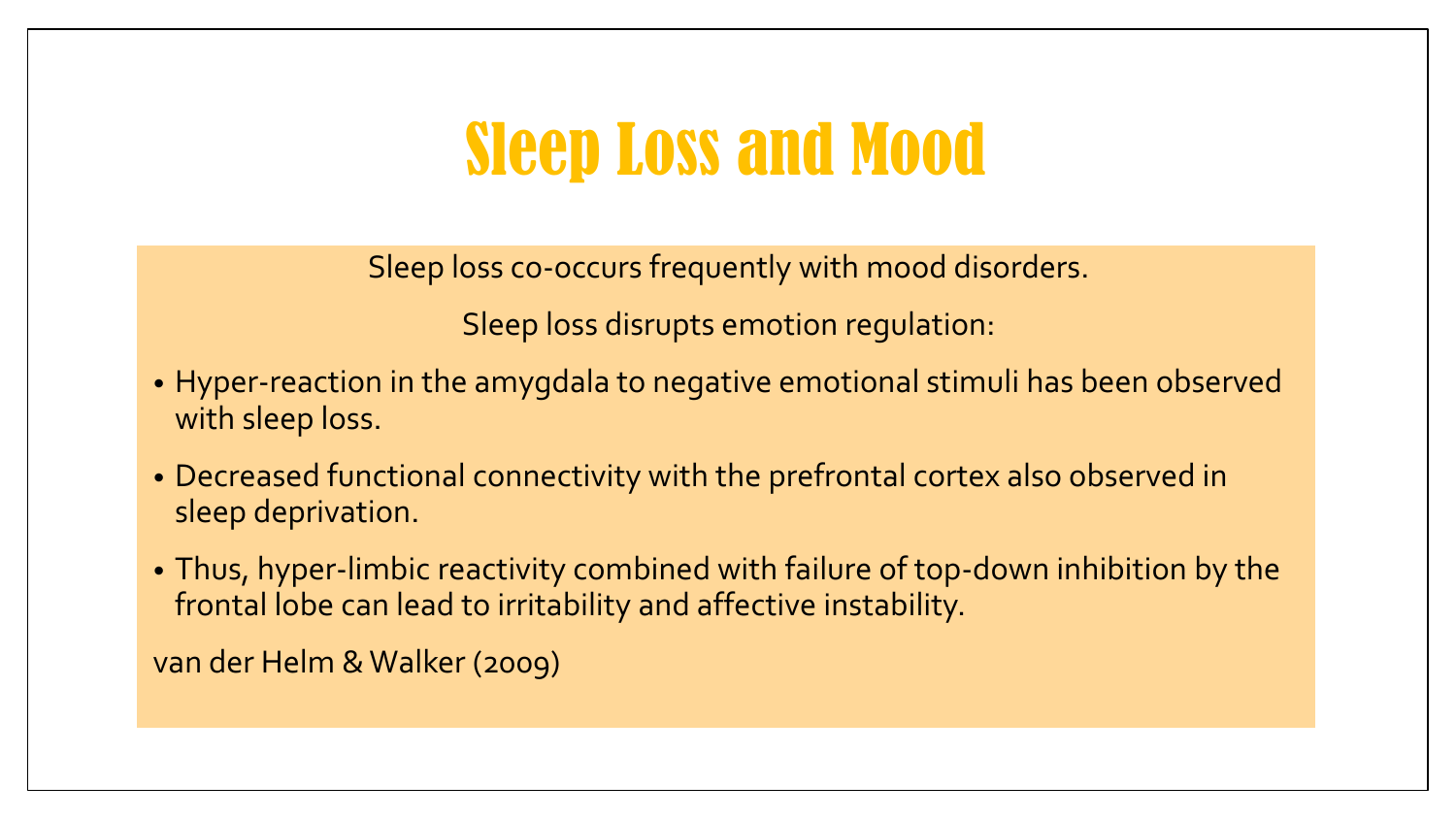## Sleep Loss and Memory

• Sleep loss impairs next-day learning. van der Helm & Walker (2009)

• Sleep before learning is necessary for encoding of certain memories

• Sleep after learning is necessary for consolidation of certain memories

Walker (2008)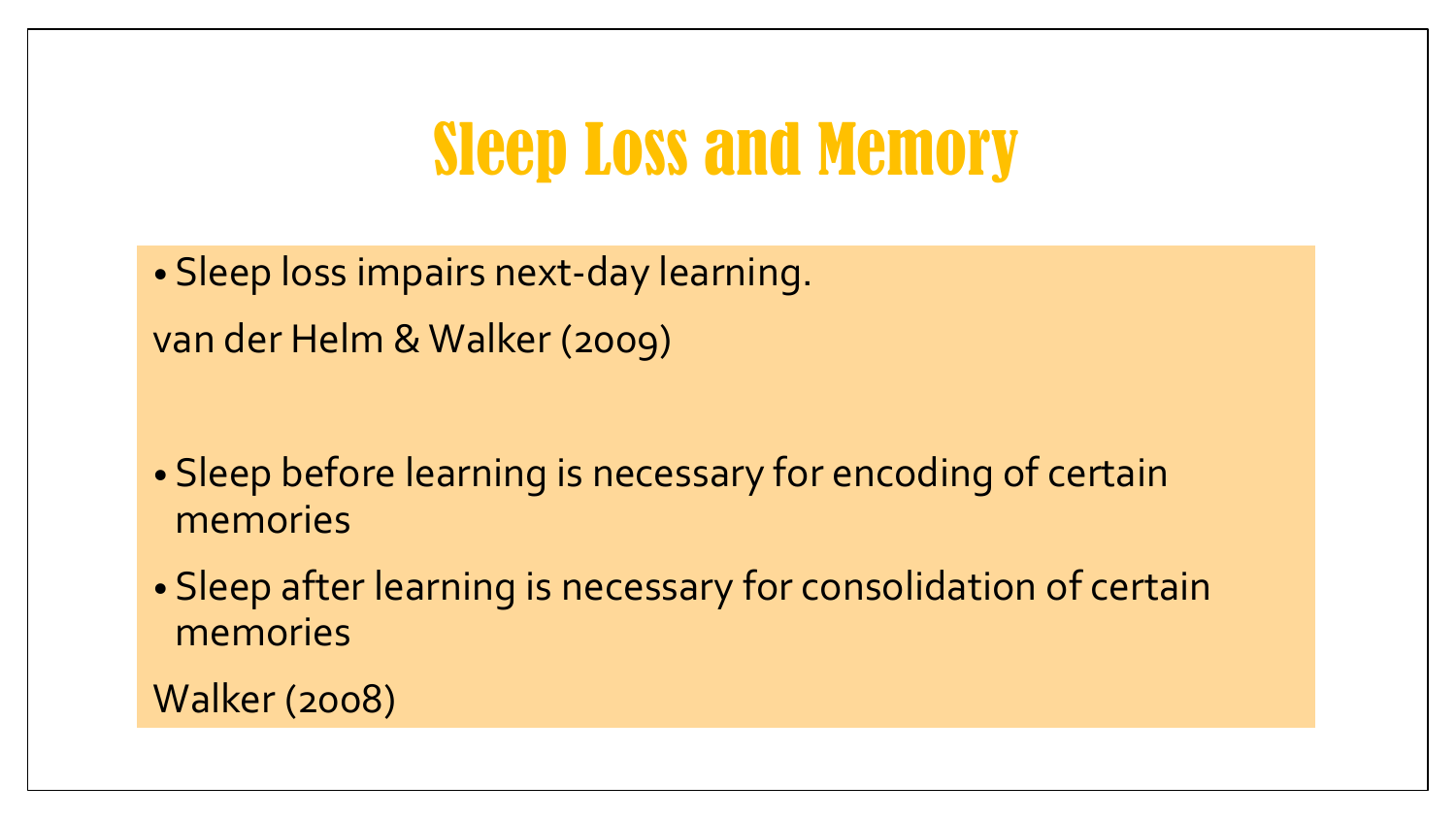## Sleep Loss and Emotional Memory

Whereas emotional arousal has enhancing effects on memory formation, sleep loss affects this in unique ways:

- Most profound impact is on positive emotional stimuli
- A somewhat lesser impact on emotionally neutral stimuli
- Negative emotional memories are more resistant to the effects of sleep loss

Sleep deprivation reduces memories associated with positive emotions and leaves those tinged with negative emotions largely untouched.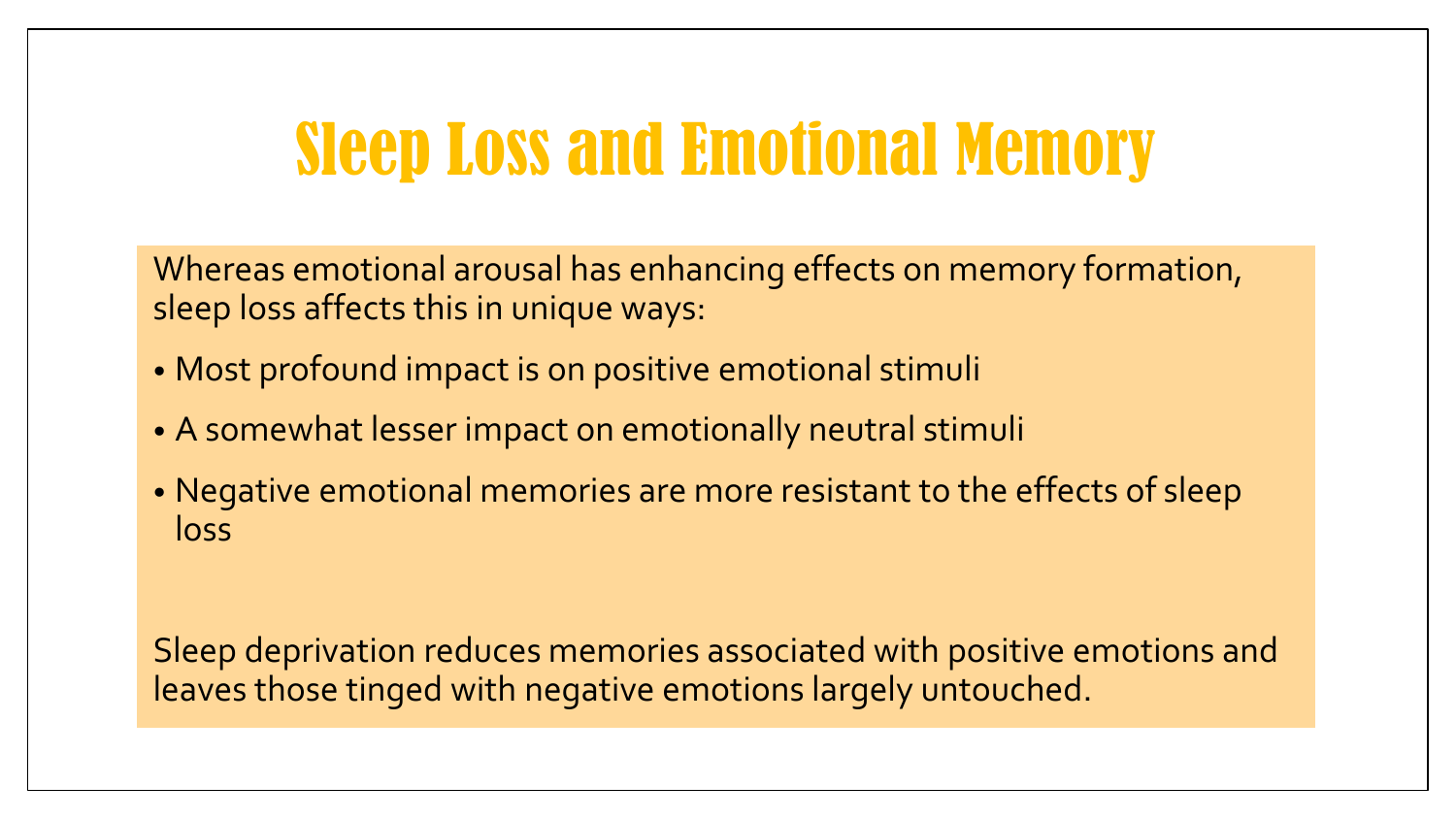## Lack of sleep primes us for selective inclusion of negative experiences in our awareness

So, we wake up tired and grumpy!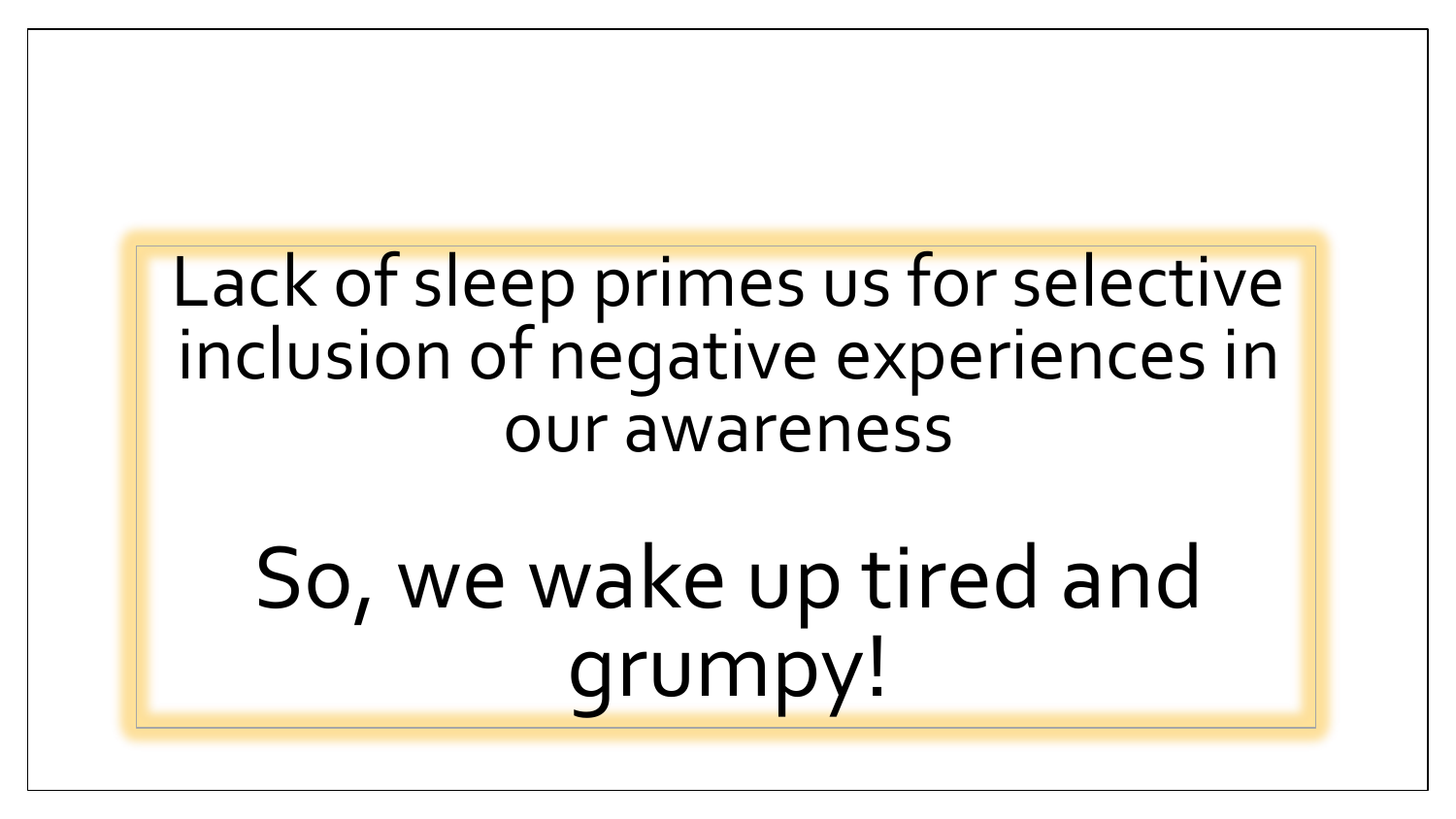What do they mean by sleep deprivation?

Restriction of sleep to 6 hours per night (or two hours less than normal) for just under 2 weeks.

Olson, Drage & Auger (2009). CHEST, 136(5).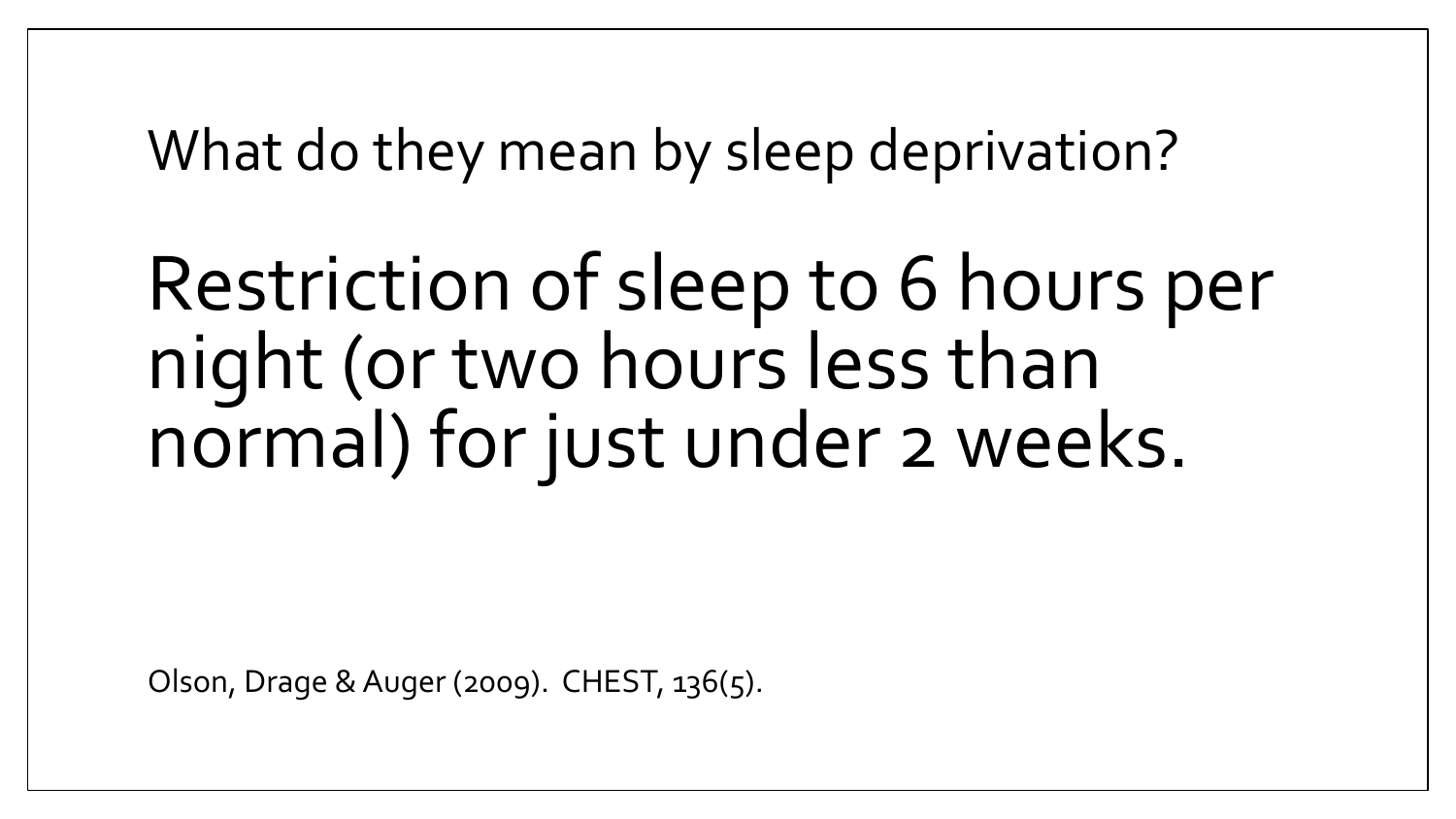# Signs of Sleepiness

- •Irritability, moodiness
- •Disinhibition
- •Impaired memory retrieval
- •Inflexible thinking
- •Impaired planning skills
- •Intrusive sleepiness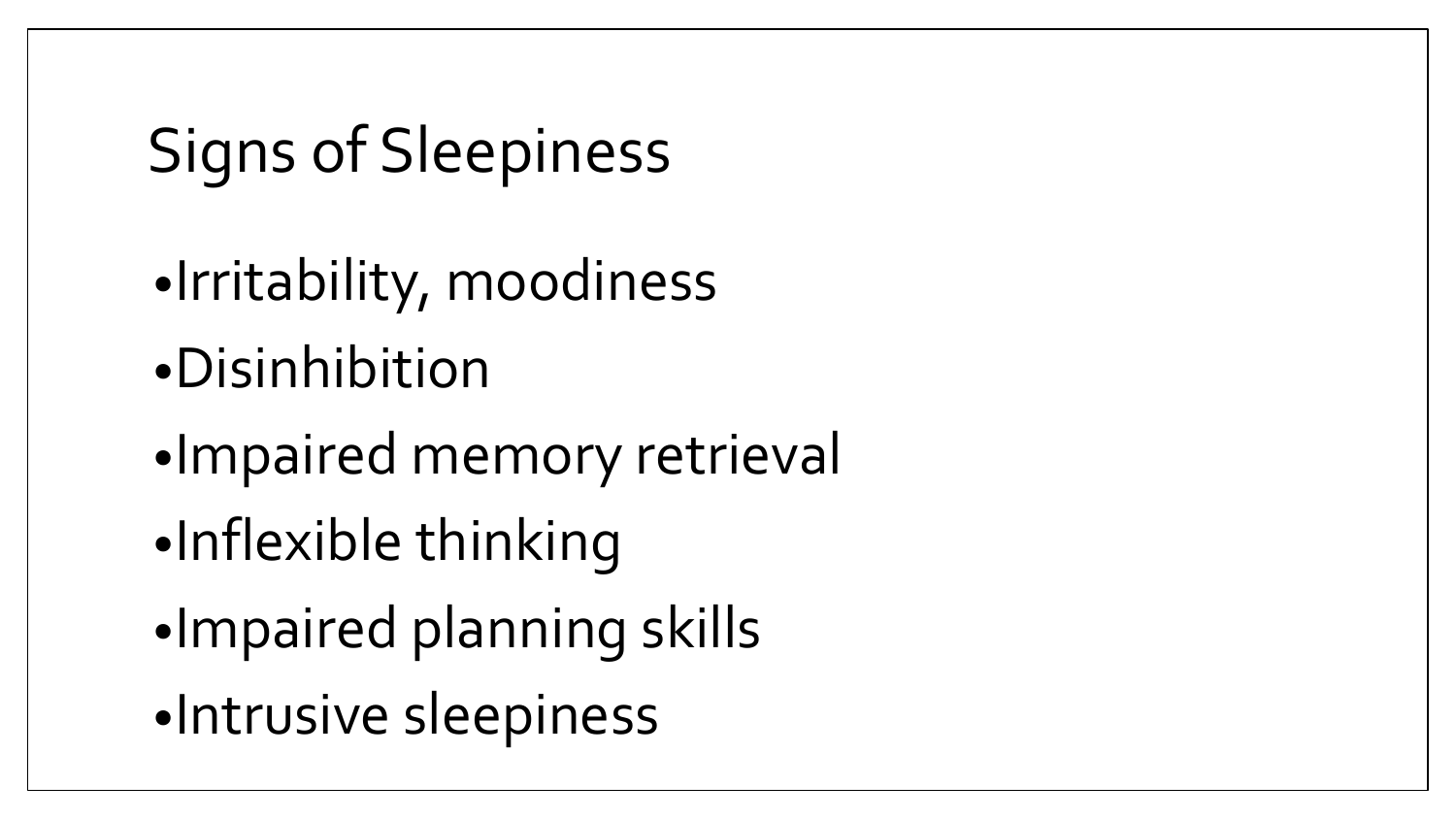## How good are we at judging our own sleepiness?

#### Not very!

Even as performance measures decline, subjects' ratings of sleepiness suggest that they believe they are acclimating to sleep loss.

Individuals may notice subjective feelings of sleepiness early on, but lose awareness of the progression of their fatigue and performance deficits as time goes on.

Olson, Drage & Auger (2009). CHEST, 136(5).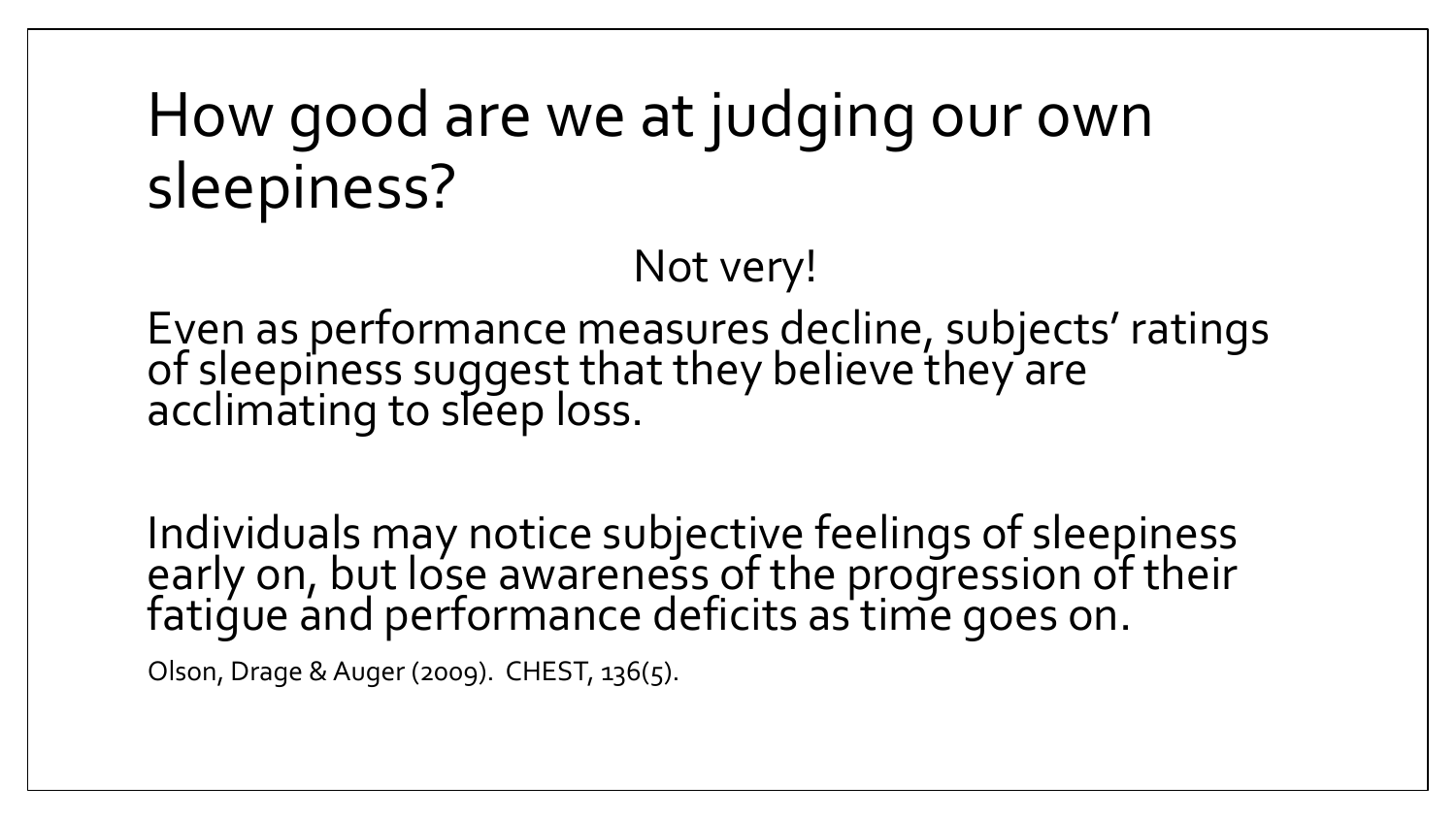#### $SO<sub>2</sub>$

# Ask your colleagues to help you monitor your fatigue.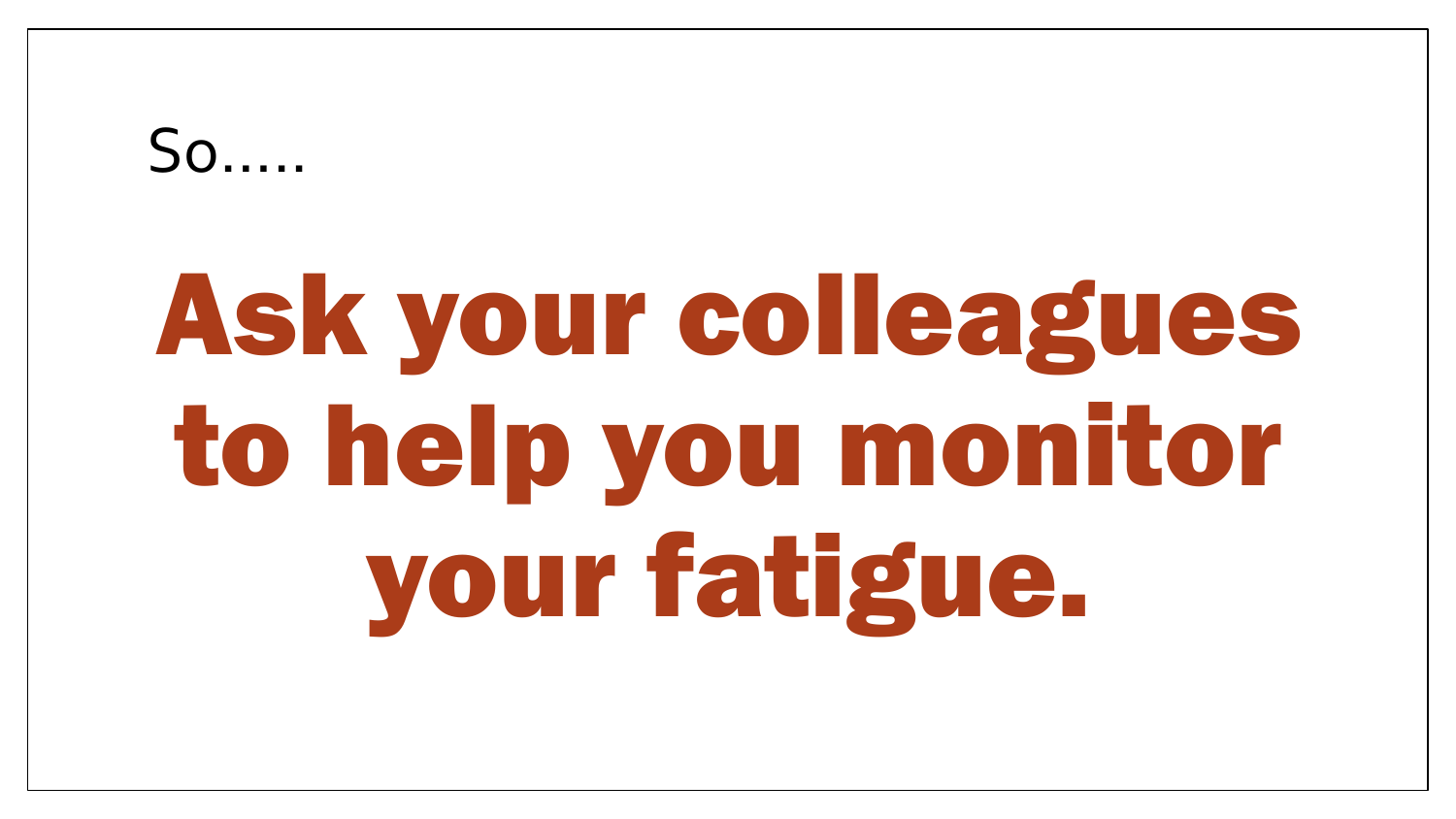#### The Scope of the Problem

A 2005 Meta-Analysis concluded that sleep loss between 24-30 hours reduced performance by between 1 and 1.5 Standard Deviations.

Philibert (2005). Sleep, 28(11): 1392-1402.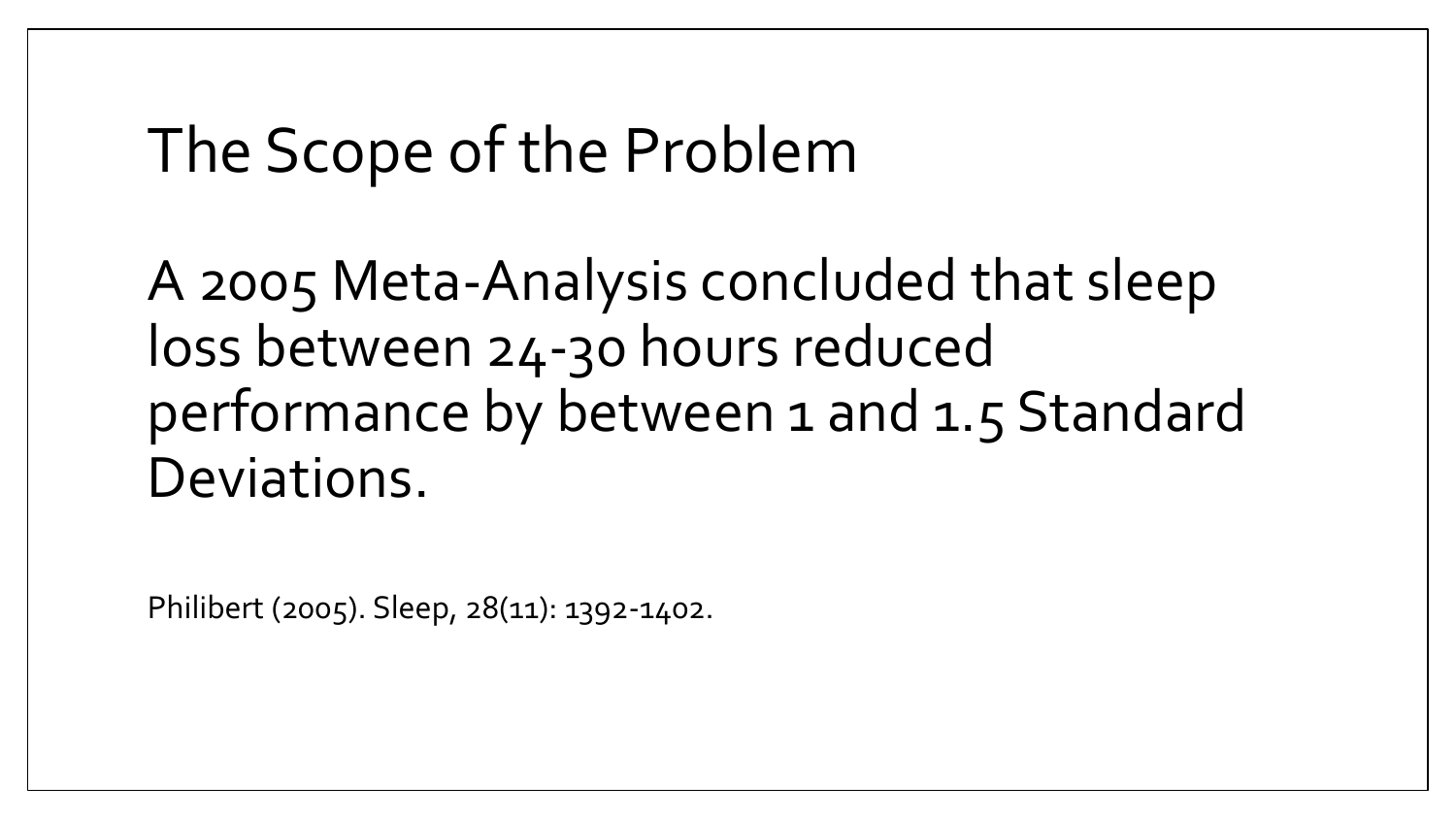## Duty Hour Limits

Most reviews have found that limiting duty hours increases hours of sleep and improves alertness for non-surgical residents. Philibert at al. (2013) Annual Review of Medicine, 64:467-483.

But the resident has to commit to using the time off to actually increase hours of sleep. One study found that after limiting work hours, residents only increased their nightly sleep by 22 minutes. Olson, Drage & Auger (2009). CHEST, 136(5).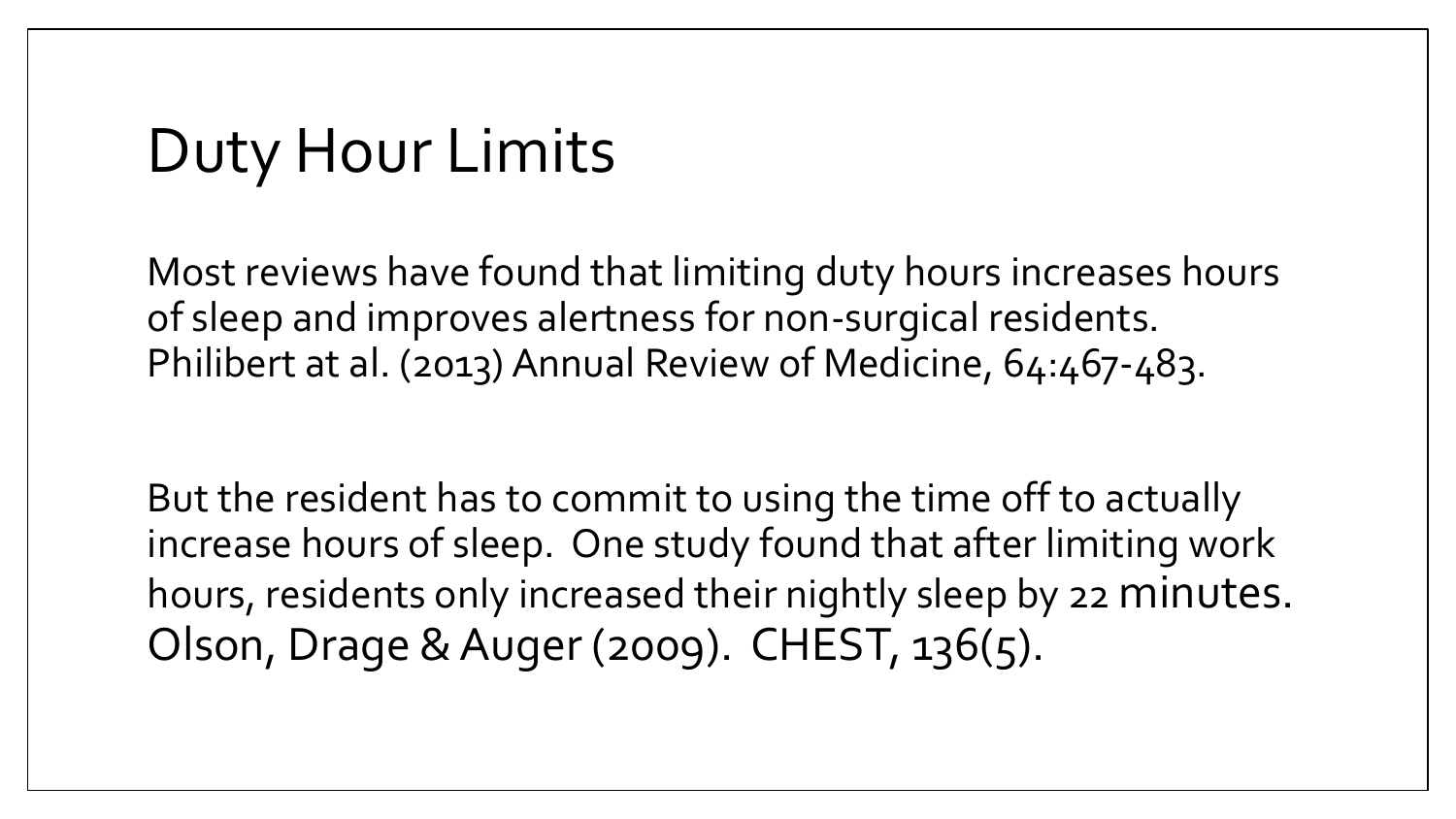#### Healthy Sleep Habits

- Try to go to bed and wake up at the about the same time on work days as well as non work days (keep it within an hour).
- Turn off electronics, especially hand-held devices 30-60 minutes before going to sleep (the light can suppress melatonin).
- As part of your bedtime routine, do something relaxing in the hour or so leading up to sleep such as reading or listening to music or a relaxation script.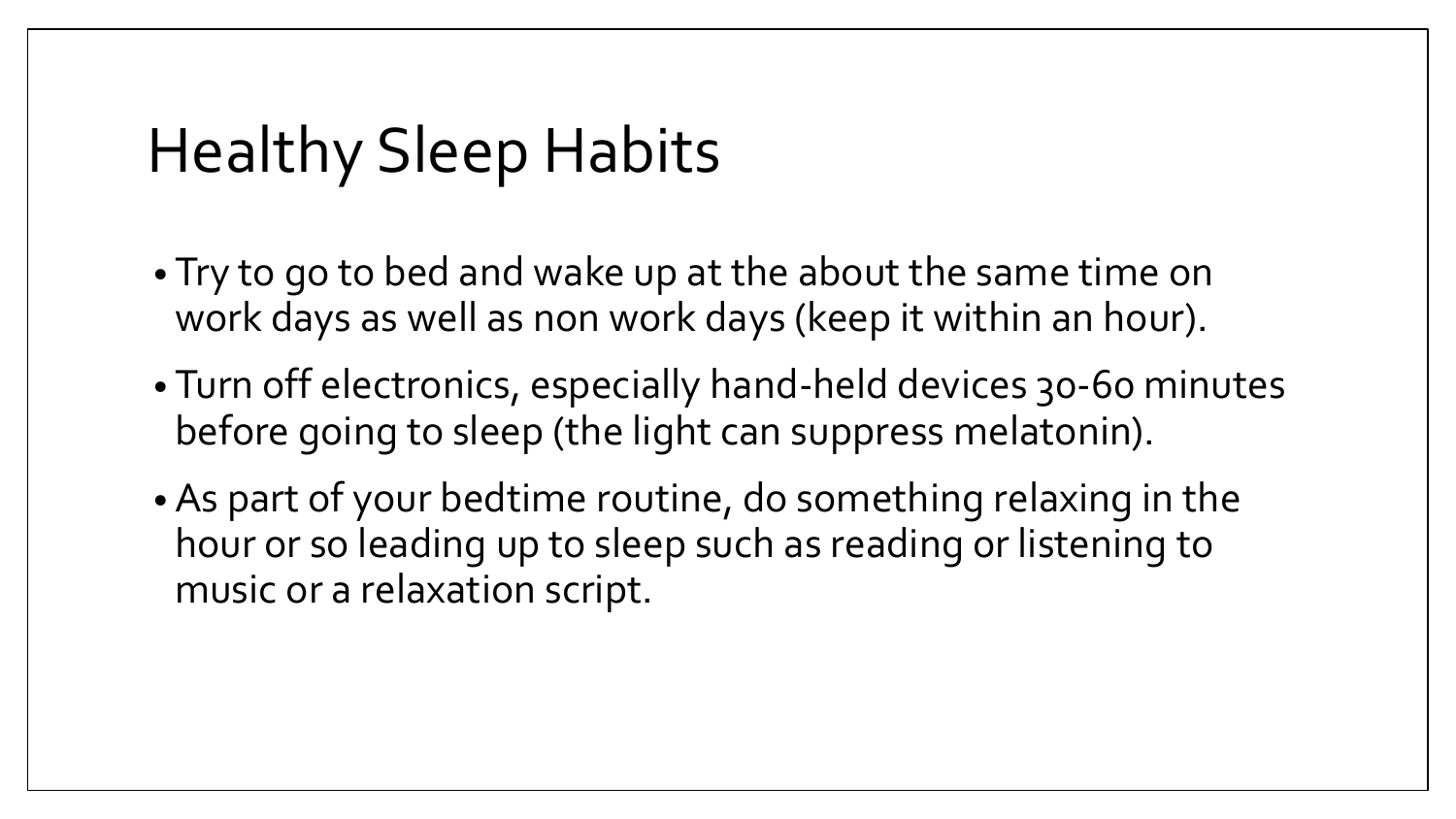# Sleep Hygiene

- Establish a bedtime routine as on the previous slide. This should include no caffeine within 4-6 hours of bedtime, no alcohol 2 hours before bedtime, no heavy meals within 3 hours of sleep and avoid exercise within 3 hours of going to bed.
- Use the bed only for sleep and sex.
- Avoid naps if you are having trouble sleeping at night.
- If you are not asleep within 20-30 minutes, get out of bed and go do something relaxing in another room (read, mundane tasks, sedate television). Only return to bed once you feel sleepy.
- Don't watch the clock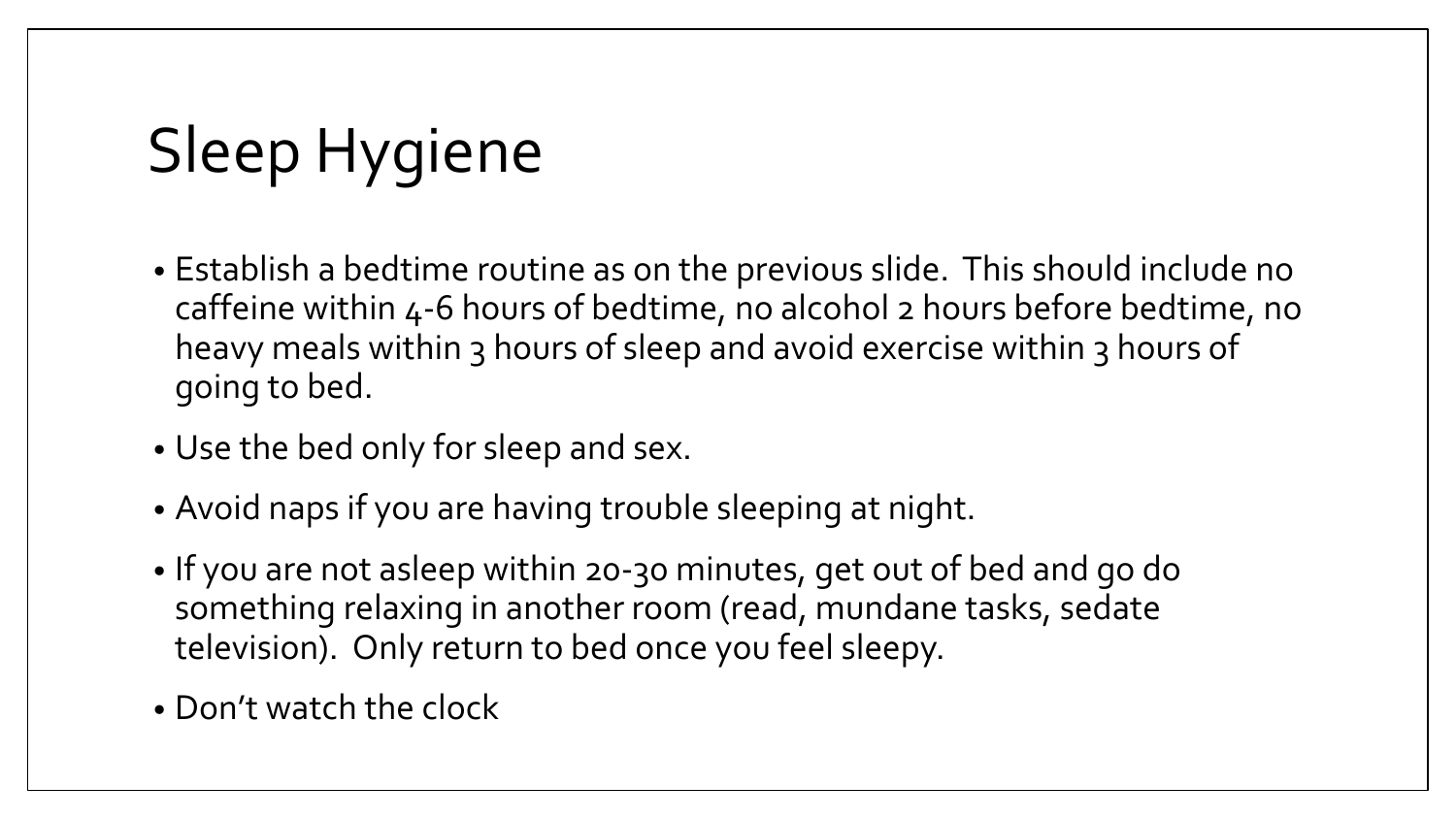#### Other tips

- •Regular exercise •Daily exposure to sunlight •Healthy diet
- •Judicious use of caffeine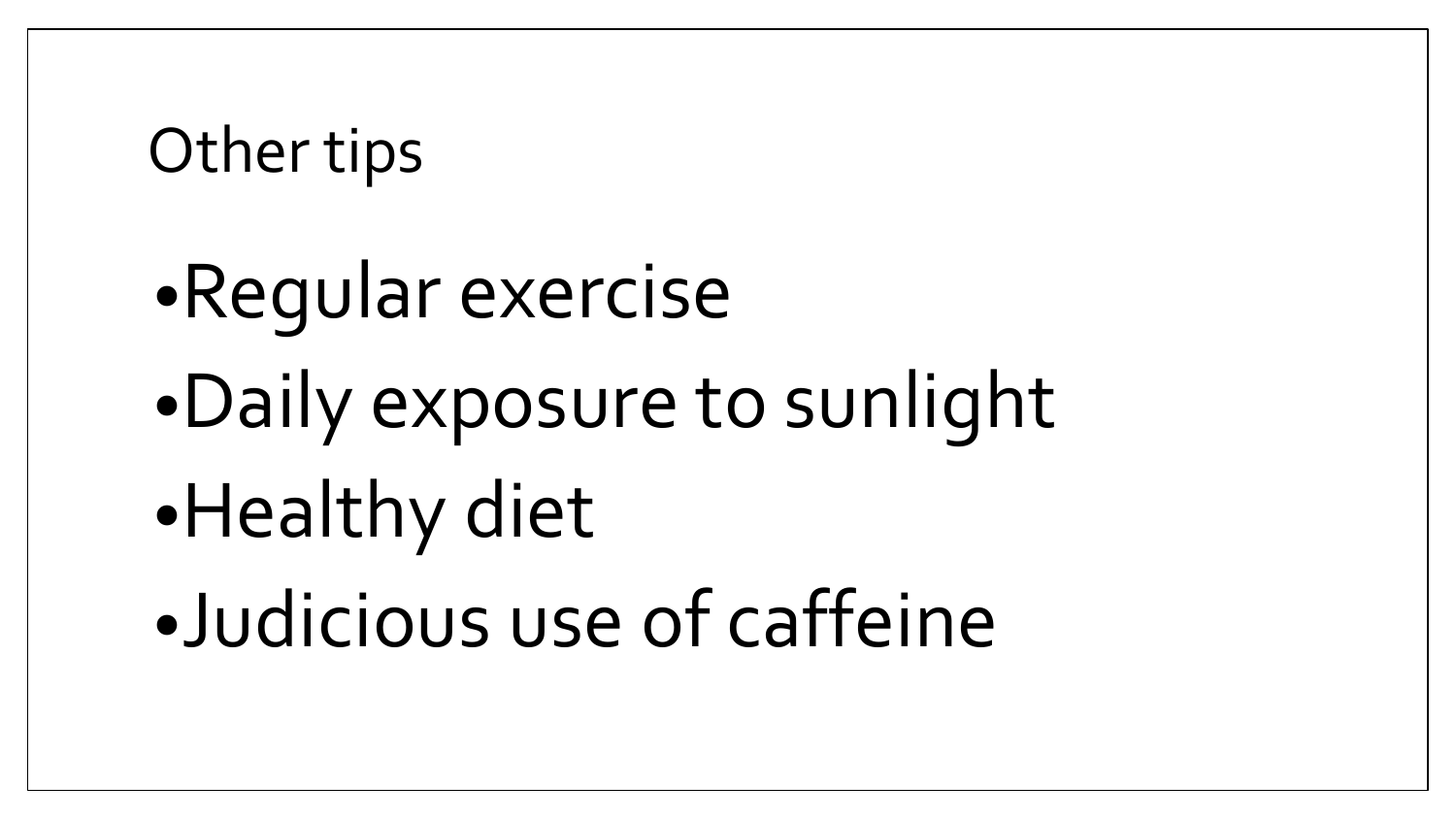## Strategies for Extended Duration Shifts

- •Take a nap before starting the first night shift.
- •Try to increase hours of sleep on nights leading up to extended duration shifts.
- •Programs offer a full 24 hours off after working a night shift.

Rosenbluth & Landrigan (2012). Ped Clin No Amer, 59(6): 1317-1328.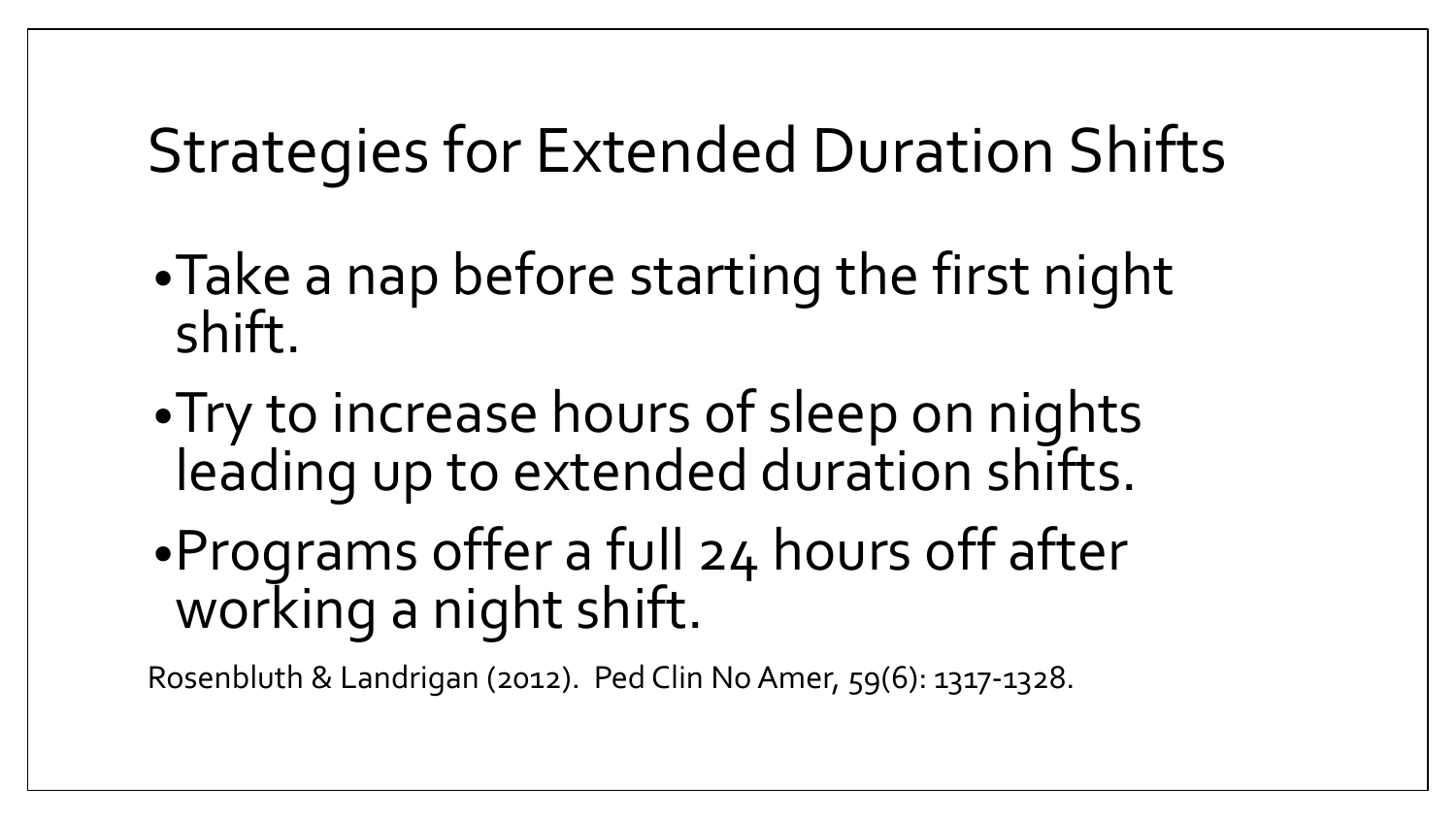#### Post Call

#### **Make time for sleep!**



#### Among many competing demands (work, family, community), it may be tempting to keep going the day after an over-night shift.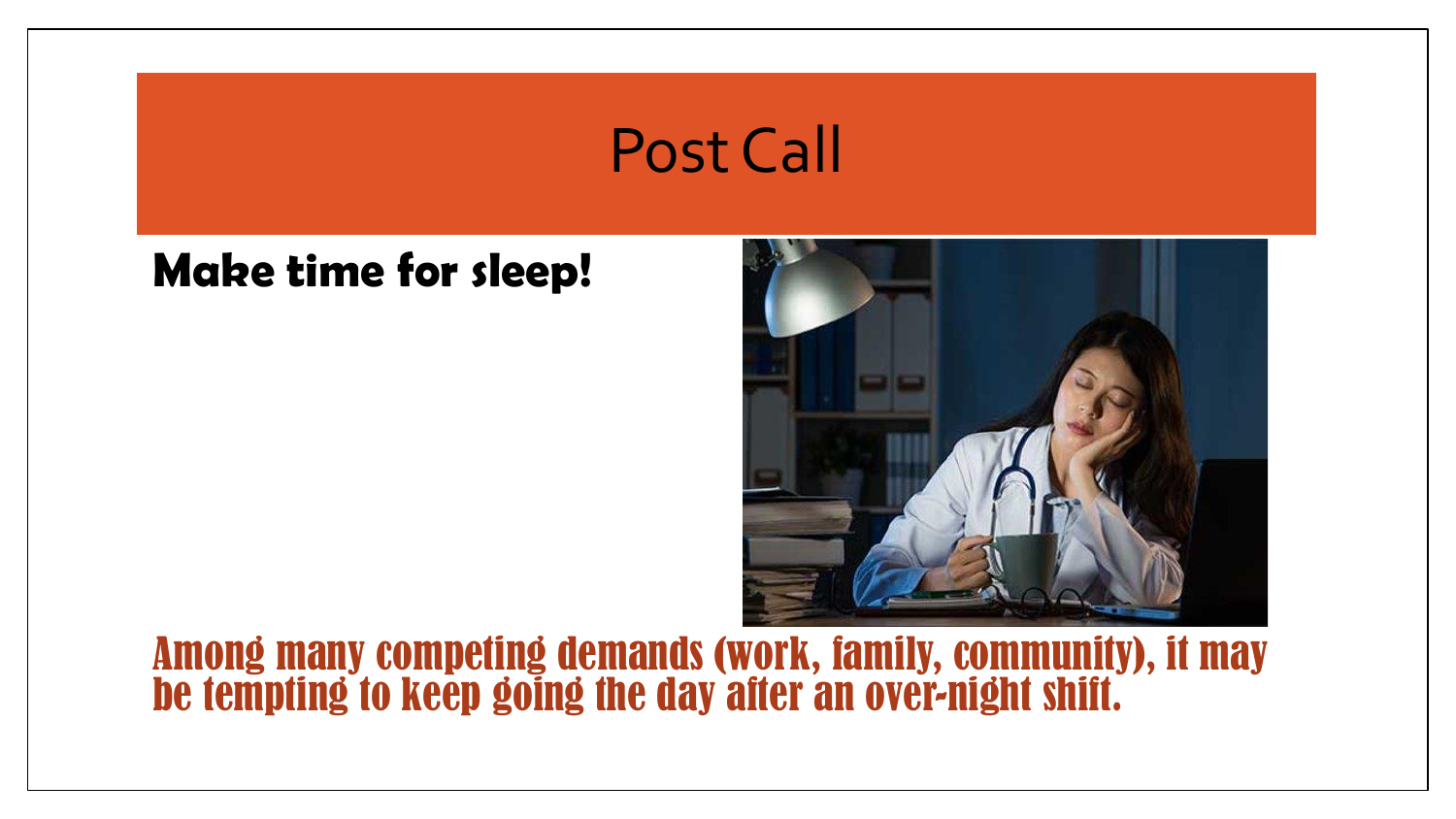## Steps to take if you recognize fatigue:

Contact your Program Director or program leadership so that appropriate steps can be taken including:

- •Provide coverage so you can sleep. Each MCWAH program has a contingency plan for continuity of care when housestaff is unable to perform their duties due to fatigue.
- •Arrange safe transportation. All programs will reimburse for rides home if the resident is too tired.
- Identify available sleep rooms in the hospital.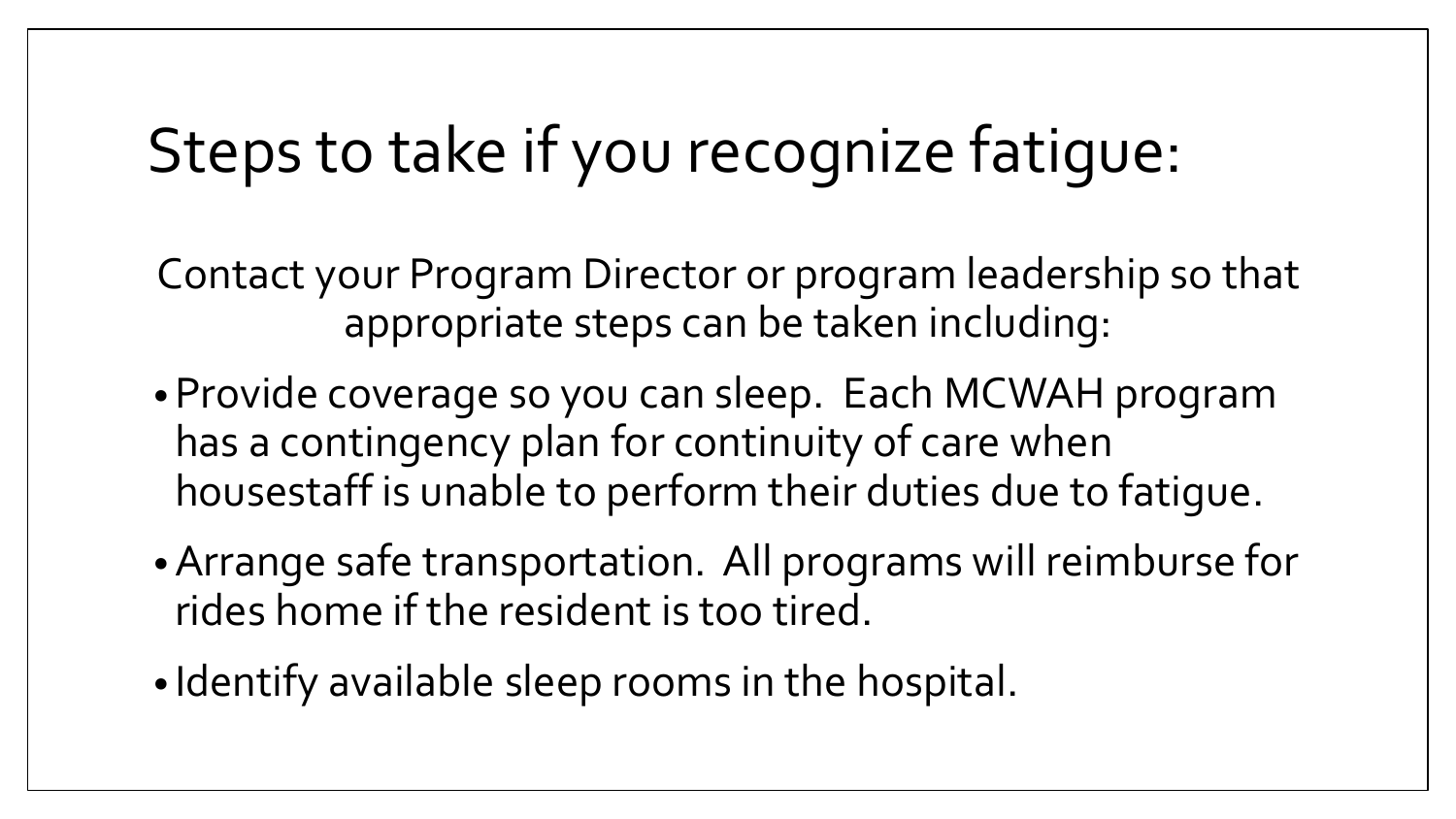## Behavioral Health Services for Residents

- Intake Coordinator: Carolyn Bischel, MS, LPC:
	- •414-955-8933
	- cbischel@mcw.edu

#### Messages are **confidential**

- •We maintain confidentiality from moment the phone call is made
- Messages returned within 1 work day
- •Messages left after hours returned next day
- •For emergencies, call 414-955-8900 and ask to have the clinician on call paged.